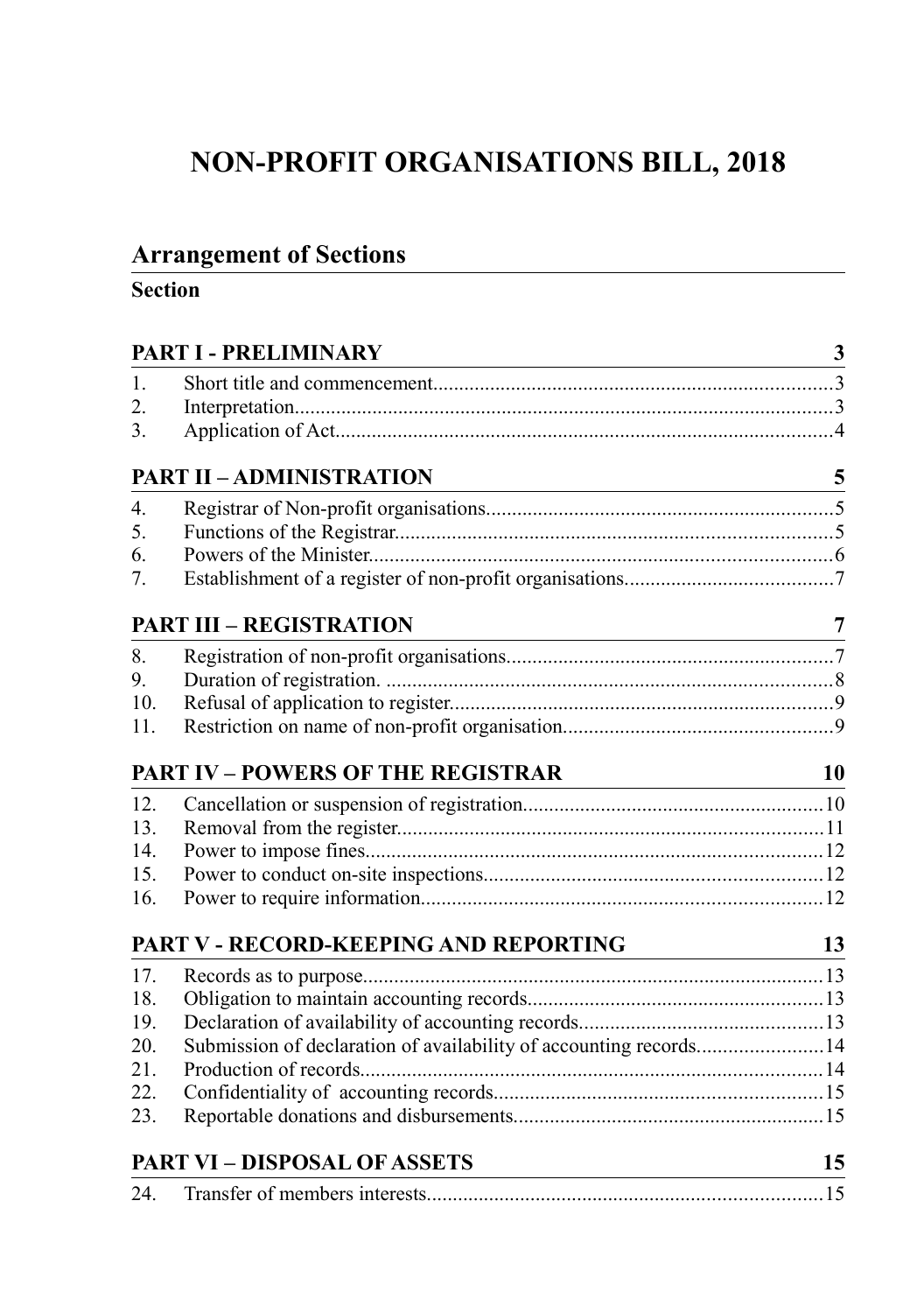|     | PART VII - MISCELLANEOUS                                                  | 16 |
|-----|---------------------------------------------------------------------------|----|
| 26. | Supplying false or misleading information or withholding of information16 |    |
| 27. |                                                                           |    |
| 28. |                                                                           |    |
| 29. |                                                                           |    |
| 30. |                                                                           |    |
| 31. |                                                                           |    |
|     |                                                                           |    |
| 33. |                                                                           |    |
|     | <b>FIRST SCHEDULE</b>                                                     | 18 |
|     | <b>SECOND SCHEDULE</b>                                                    | 25 |
|     | <b>OBJECTS AND REASONS</b>                                                | 26 |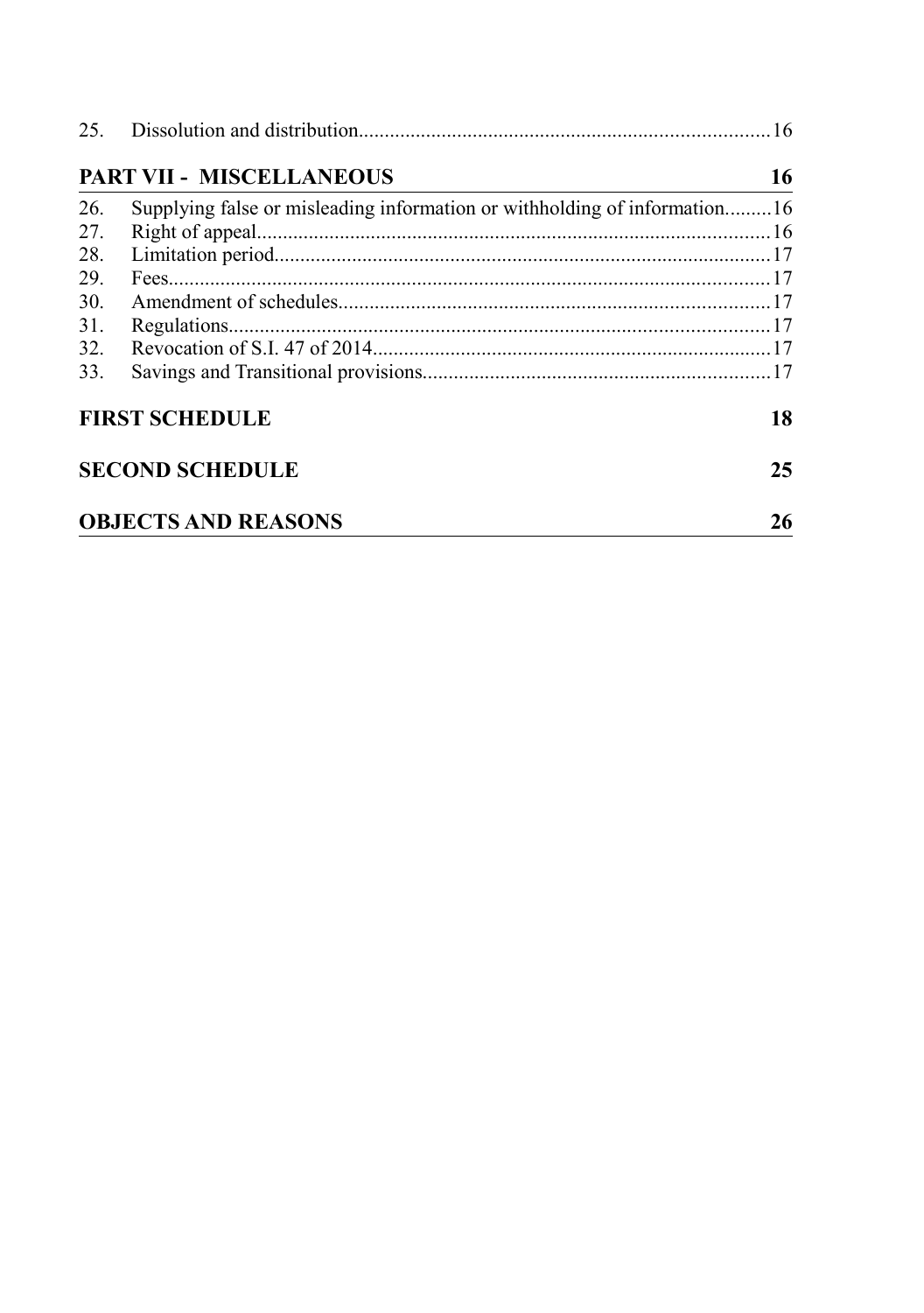

# **NON-PROFIT ORGANISATIONS BILL, 2018**

## **A BILL FOR AN ACT TO PROVIDE FOR THE REGULATION OF NON-PROFIT ORGANISATIONS AND FOR CONNECTED PURPOSES**

# **Enacted by the Parliament of The Bahamas**

# <span id="page-2-0"></span>**PART I - PRELIMINARY**

### **1. Short title and commencement.**

- <span id="page-2-2"></span>(1) This Act may be cited as the Non-profit Organisations Act, 2018.
- (2) This Act shall come into force on a date to be appointed by the Minister by notice published in the *Gazette*.

### **2. Interpretation.**

<span id="page-2-1"></span>In this Act —

"**controller**" means —

- (a) a trustee of a trust, where the non-profit organisation is established as a trust;
- (b) a director of a company, where the non-profit organisation is established as a company;
- (c) a general partner of a partnership, where the non-profit organisation is established as a partnership;
- (d) a person responsible for all aspects of management and administration of an unincorporated association, where the non-profit organisation is established as an unincorporated association;
- (e) a member of a corporation, where the non-profit organisation is established as an entity incorporated by statute;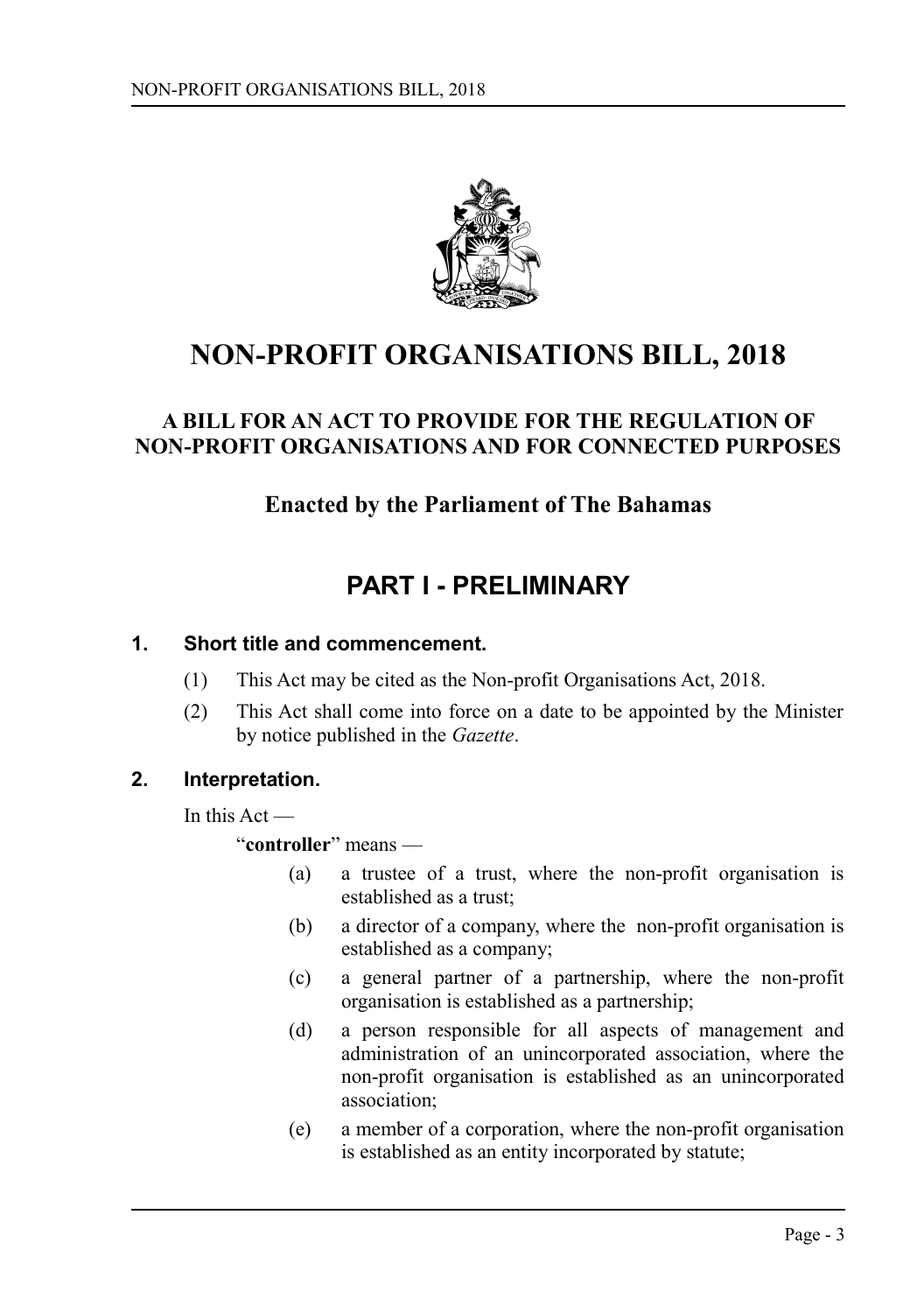- (f) a founder of a foundation, where the non-profit organisation is established as a foundation; or
- (g) a person not specified in paragraphs (a), (b), (c), (d), (e) or (f) where the non-profit organisation is established by that person;

"**financial year**" means the financial year of a non-profit organisation;

- "**gross annual income**" means, with respect to a non-profit organisation, the total income of the non-profit organisation from any source during the twelve months immediately preceding the first day of that period, including, but not limited to—
	- (a) income received from the provision of goods and services;
	- (b) rental income;
	- (c) interest and other income derived from its investments;
	- (d) donations of money or other property made to it; and
	- (e) any other grants made to it;
- "**identified risks**" has the meaning ascribed to it under the Proceeds of Crimes Act (*Ch. 93*), namely that in relation to a non-profit organisation, any act that involves corruption, cybercrime, human trafficking, money laundering, proliferation or financing of weapons of mass destruction, terrorism or financing of terrorism, or such other act that the Minster under the Proceeds of Crime Act may prescribe by Order;

"**Minister**" means the Minister responsible for non-profit organisations;

- "**non-profit organisation**" means a body of persons whether incorporated or unincorporated or a trust formed and established for the purpose of promoting public policies or objects that are religious, charitable, educational, scientific, historical, fraternal, literary, sporting, artistic or athletic, and whose profits, if any, and other income are applied to the promotion of those objects, or for which there is a prohibition of any dividend or refund of contributions to its members;
- "**register**" means the register of non-profit organisations established and maintained under section 7;
- "**Registrar**" means the Registrar of Non-Profit Organisations appointed under section 4.

# **3. Application of Act.**

<span id="page-3-0"></span>This Act does not apply to friendly societies under the Friendly Societies Act (*Ch. 313*).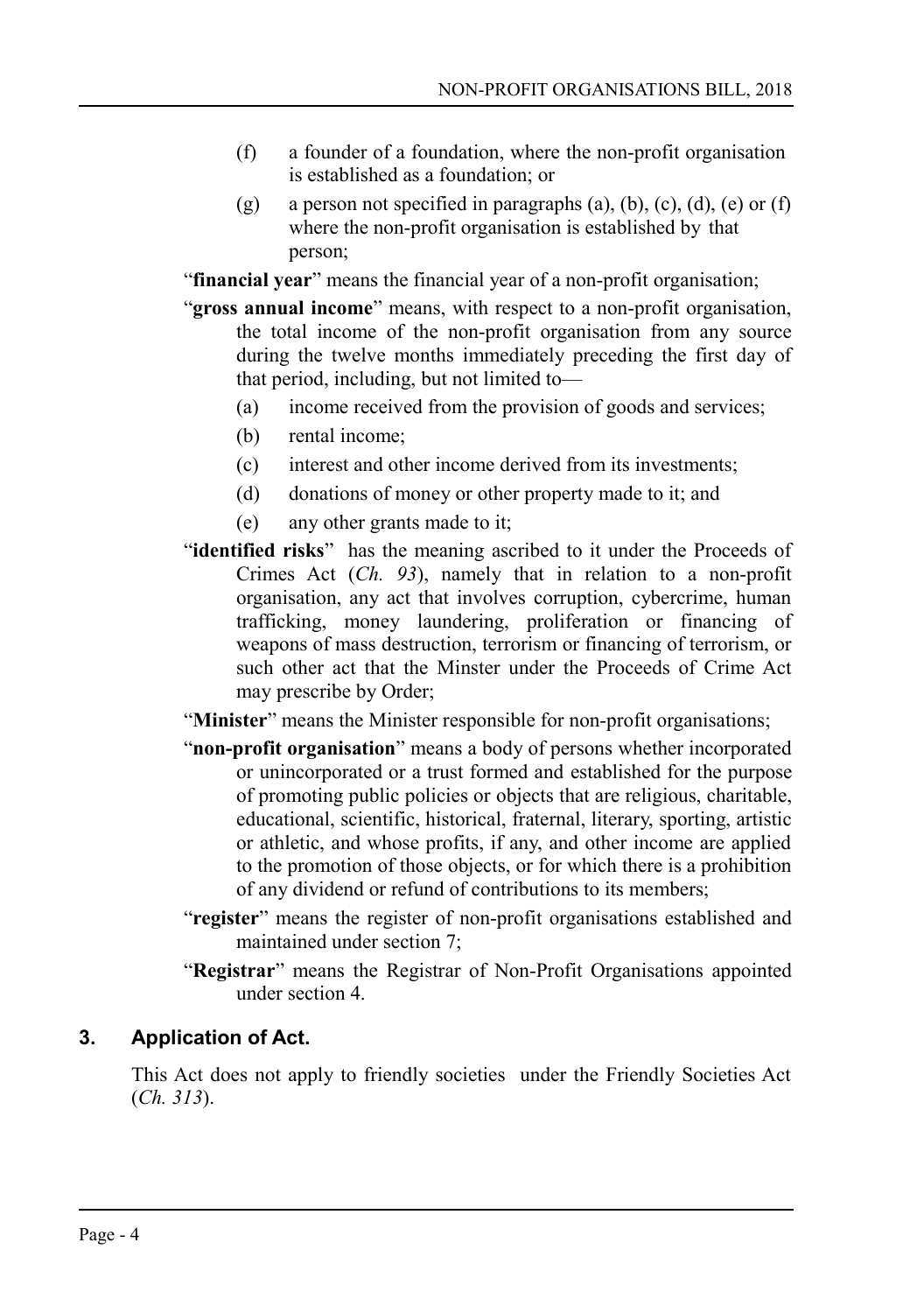# <span id="page-4-2"></span>**PART II – ADMINISTRATION**

### **4. Registrar of Non-profit organisations.**

- <span id="page-4-1"></span>(1) The Governor-General, acting in accordance with the advice of the Public Service Commission, may appoint a Registrar of Non-profit Organisations (hereafter referred to as the "Registrar") who shall hold office during his pleasure.
- (2) The Registrar shall be a fit and proper person appropriately qualified for appointment -
	- (a) being an attorney with a minimum of five years call at the Bar;
	- (b) not having been convicted of a crime involving dishonesty or violence; and
	- (c) not having been adjudged or otherwise declared bankrupt under any law.
- (3) The Registrar shall be responsible for the administration of this Act.
- (4) The Registrar may, in writing, designate any other person to perform the duties and functions of the Registrar under this Act.

### **5. Functions of the Registrar.**

<span id="page-4-0"></span>The functions of the Registrar are —

- (a) to receive, consider and process applications for registration as a non-profit organisation;
- (b) to receive, consider and process annual returns submitted by nonprofit organisations;
- (c) to receive annual financial statements;
- (d) to ensure that all non-profit organisations have appropriate internal controls in place, including an appropriate system to identify conduct which may involve identified risks;
- (e) to ensure that the financial statements relating to a non-profit organisation are preserved for a minimum of five years;
- (f) to identify apparent cases of misconduct or mismanagement in the administration of non-profit organisations;
- (g) to receive representations from the public about persons who have engaged in, or are engaging in conduct that constitutes, or may constitute a breach of this Act or an identified risk;
- (h) to refer cases of non-compliance with this Act, including acts of misconduct or mismanagement to the Commissioner of Police;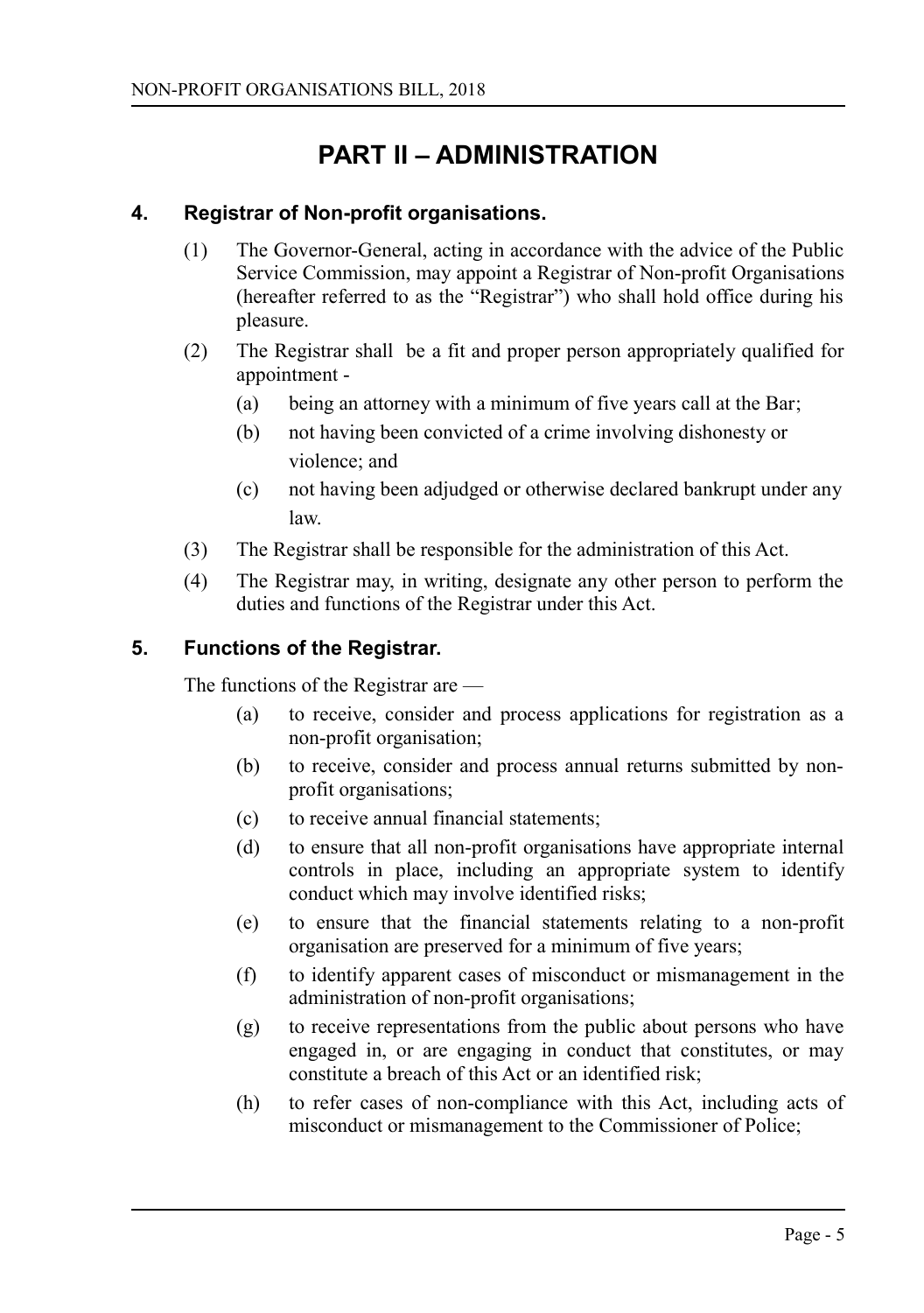- (i) to enhance the accountability of non-profit organisations to donors, beneficiaries and the general public;
- (j) to promote public trust and confidence in non-profit organisations;
- (k) to encourage and promote the effective use of charitable resources;
- (l) to educate and assist non-profit organisations in relation to matters of good governance and management, including —
	- (i) issuing guidelines or recommendations on the best practice to be observed by non-profit organisations, fiduciaries and other persons concerned with the management or administration of non-profit organisations;
	- (ii) issuing model rules; and
	- (iii) providing information to non-profit organisations about their rights, duties and obligations under this Act;
- (m) to stimulate and promote research into any matter relating to nonprofit organisations, including —
	- (i) collecting and disseminating information or research about non-profit organisations;
	- (ii) advising on areas where further research or information about non-profit organisations should be undertaken or collected; and
	- (iii) entering into contracts or arrangements for research or information about non-profit organisations to be undertaken or collected;
- (n) to make appropriate information available to assist persons in submitting registration applications under this Act;
- (o) to give information or advice, or make proposals to the Minister on matters relating to any of the Registrar's functions or achieving any of his objectives;
- (p) to consider, report and make recommendations on any matter relating to non-profit organisations, including matters —
	- (i) referred by the Minister; or
	- (ii) initiated by the Registrar on his own accord; and
- (q) to perform any other function conferred by this Act or that the Minister may direct the Registrar to perform in accordance with this Act.

## **6. Powers of the Minister.**

<span id="page-5-0"></span>The Minister may give general policy directions to the Registrar relating to the exercise of the Registrar's functions and the Registrar shall comply with such directions.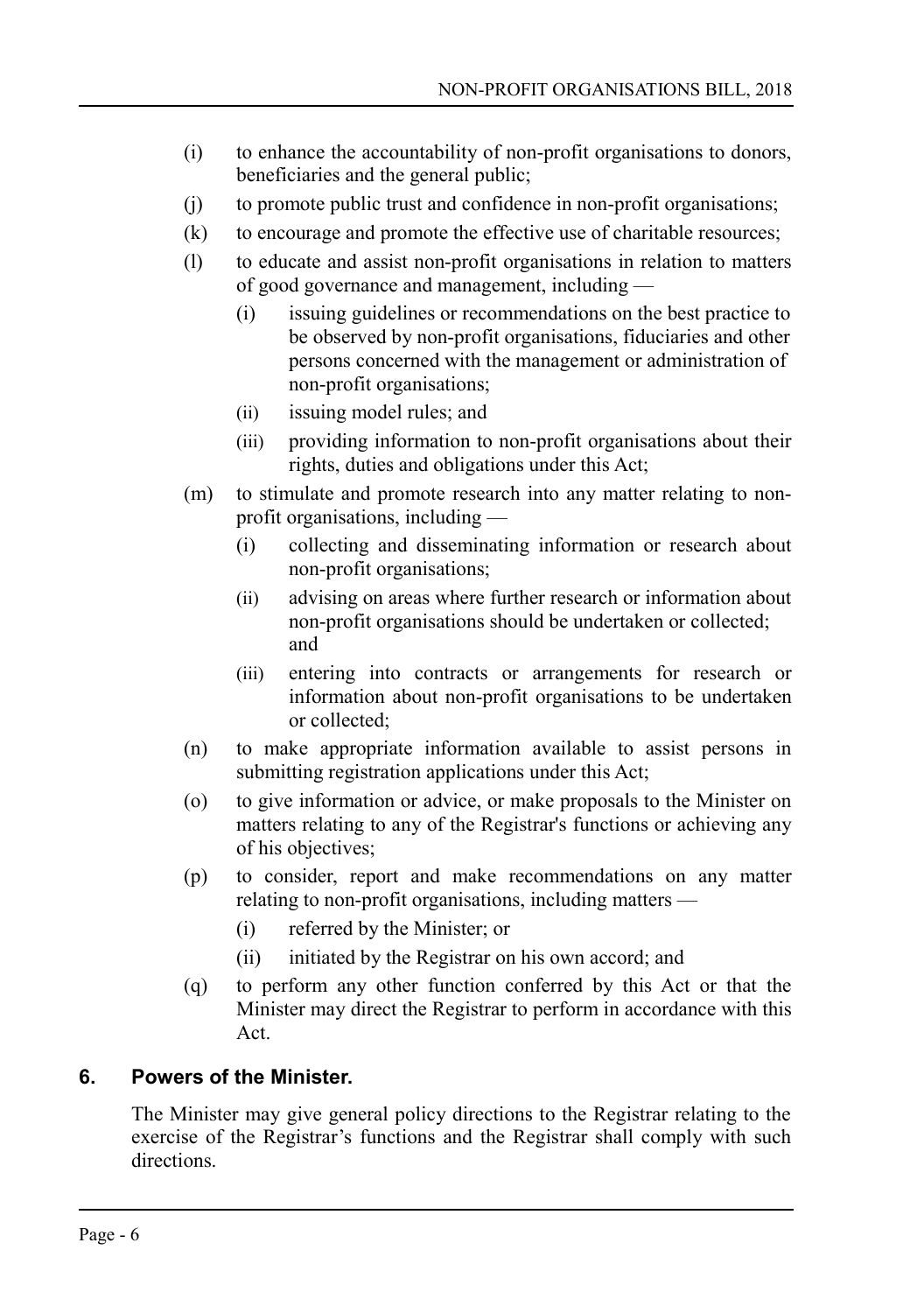### **7. Establishment of a register of non-profit organisations.**

- <span id="page-6-2"></span>(1) The Registrar shall establish and maintain a register of non-profit organisations.
- (2) The register shall include the following information with respect to a nonprofit organisation —
	- (a) its name, registered office address, telephone number and e-mail address;
	- (b) its purposes and activities;
	- (c) the identity of the person or persons who own, control or direct the non-profit organisation;
	- (d) the date of registration of a non-profit organisation under this Act, and if applicable, the date on which its registration was cancelled; and
	- (e) such other information as the Registrar considers appropriate.
- (3) The register shall be prepared and kept in such manner as the Registrar thinks fit.
- (4) The Registrar shall supply any person, on payment of the requisite fee with copies of, or extracts from, any document in his possession which is for the time being open to public inspection in accordance with this Act.
- (5) The register shall be open for inspection, at the office of the Registrar by members of the public, during regular working hours.

# <span id="page-6-1"></span>**PART III – REGISTRATION**

### **8. Registration of non-profit organisations.**

- <span id="page-6-0"></span>(1) A non-profit organisation shall not carry out operations unless it is registered under this Act.
- (2) A non-profit organisation shall submit to the Registrar, an application to register in accordance with the form set out in the *First Schedule.*
- (3) Subject to subsection (4), the Registrar shall register a non-profit organisation.
- (4) In considering an application submitted by a non-profit organisation for registration, the Registrar shall have regard to —
	- (a) the declared purposes of the non-profit organisation;
	- (b) a mission statement of the non-profit organisation;
	- (c) the identity of the controller of the non-profit organisation;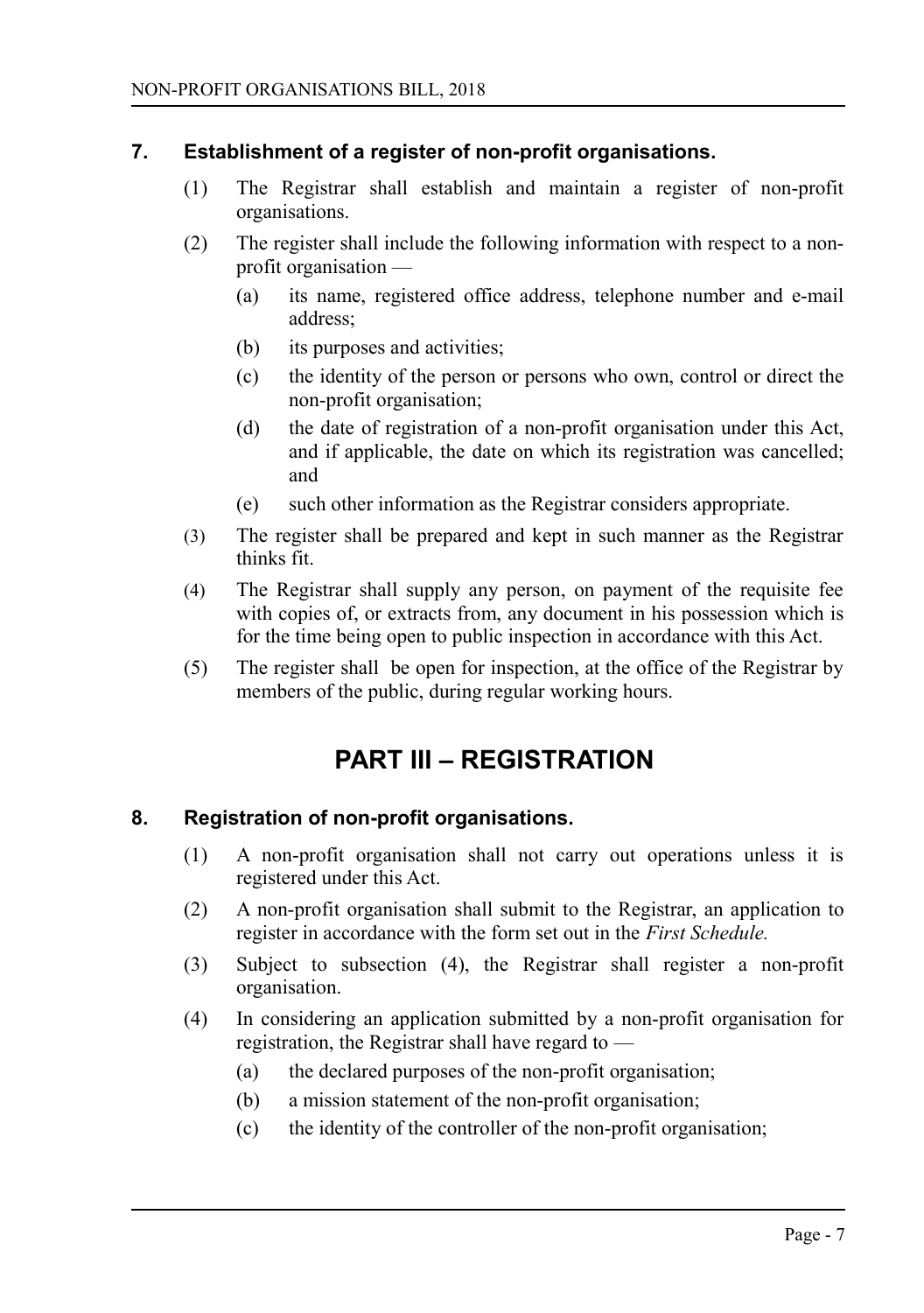- (d) copies or particulars of the trust, trust deed and any other organisational documents;
- (e) copies of the constitution or memorandum of association and articles of association of the non-profit organisation;
- (f) anticipated source of contributions;
- (g) records of contributions and contributors;
- (h) evidence of how contributions were or are to be applied;
- (i) evidence of "Know Your Client" compliance;
- (j) evidence of board structure and function; and
- (k) any other matter the Registrar considers relevant.
- (5) The controller, or last controller of a non-profit organisation shall
	- (a) notify the Registrar if the non-profit organisation ceases to exist, or if there is any change in its trusts, membership or other particulars entered in the register; and
	- (b) supply the Registrar with particulars of any such changes under paragraph (a) and with copies of all relevant documents.

within thirty days after such cessation or change, or such longer period as the Registrar may, in his discretion, allow.

- (6) A person who carries on operations without registering in accordance with this section, commits an offence and is liable on summary conviction to a fine not exceeding ten thousand dollars or a term of imprisonment not exceeding one year, or to both.
- (7) A non-profit organisation in existence immediately before the date of commencement of this Act, must be registered within ninety days thereof.

### **9. Duration of registration.**

- <span id="page-7-1"></span>(1) Where the Registrar is satisfied that a non-profit organisation is suitable for registration, the Registrar shall issue a certificate of registration to the non-profit organisation, upon payment of the prescribed fee.
- (2) A certificate of registration issued under subsection (1) is valid for a period of three years from the date of issue.
- (3) An certificate of registration may be renewed
	- (a) upon application for the renewal of a certificate of registration as set out in the *First Schedule*; and
	- (b) upon payment of the fee prescribed in the *Second Schedule*.

### **10. Refusal of application to register.**

<span id="page-7-0"></span>The Registrar shall refuse to register a non-profit organisation if —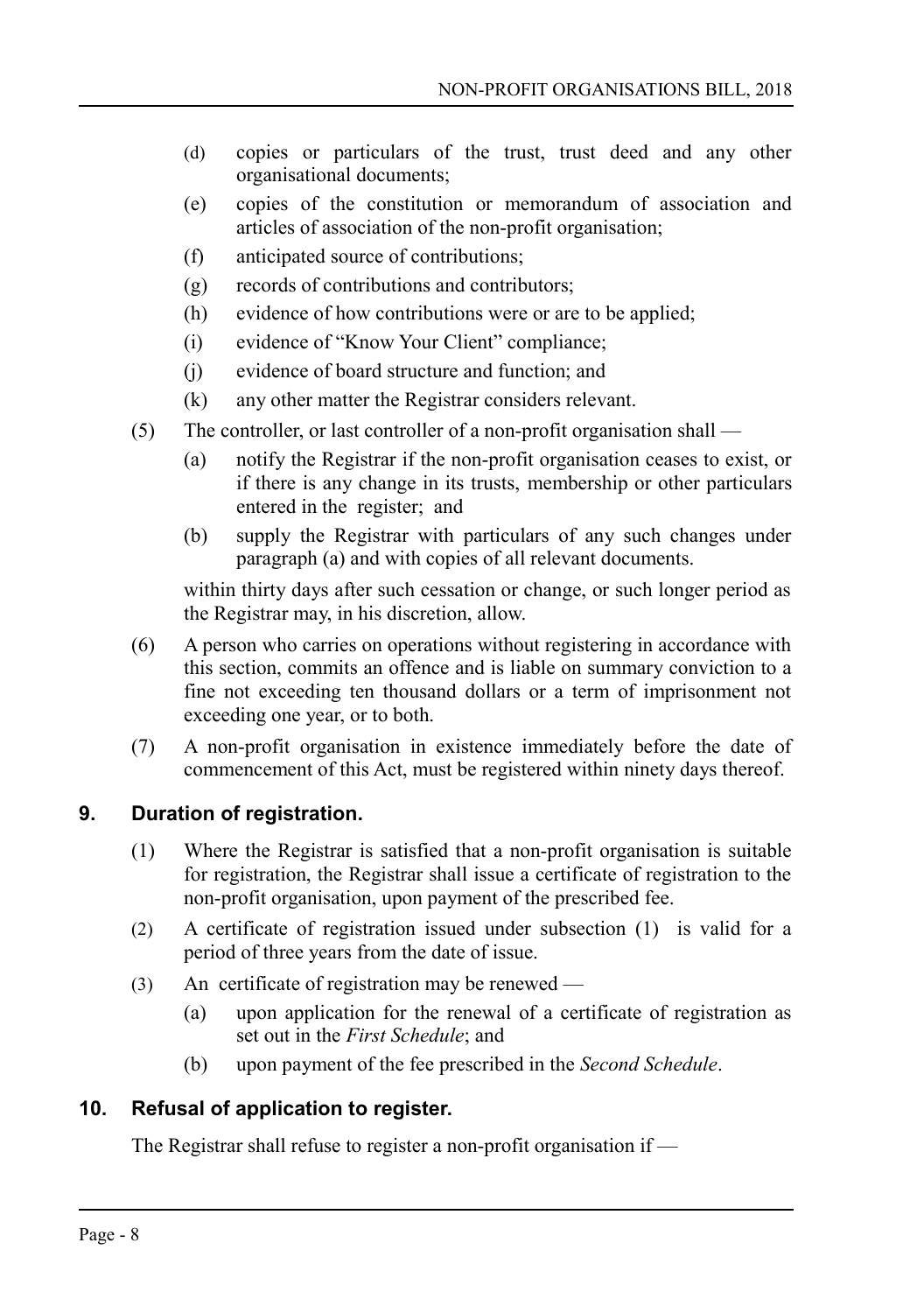- (a) the activities of the applicant do not fall within the definition of non-profit organisation under section 2;
- (b) the non-profit organisation is established for illegal purposes;
- (c) the information represented on the application for registration of the non-profit organisation is manifestly incorrect; or
- (d) the name of the non-profit organisation is different from the name in which the entity was established as a company, trust, partnership, foundation or body established by statute.

### **11. Restriction on name of non-profit organisation.**

- <span id="page-8-0"></span>(1) No non-profit organisation shall be registered under this Act under a name that—
	- (a) is identical with the name of an existing non-profit organisation, company or other entity or a name that so nearly resembles the name of an existing non-profit organisation, company or other entity so as to be calculated to deceive or confuse, except where the non-profit organisation in existence is in the course of being dissolved or signifies its consent in such manner as the Registrar approves;
	- (b) contains, without express prior permission of the Registrar whose permission may be withheld without assigning a reason, the words "Assurance", "Bank", "Building Society", "Chamber of Commerce", "Chartered", "Cooperative Exchange", "Imperial", "Insurance", "Municipal", "Royal", or a word conveying a similar meaning, or any other word that, in the opinion of the Registrar, suggests or is calculated to suggest —
		- (i) the patronage of the Government of The Bahamas or a Minister of the Government of The Bahamas or of a foreign Government;
		- (ii) a connection with any Ministry or Department of the Government of The Bahamas or with a foreign Government;
		- (iii) a connection with any local or foreign authority or statutory board;
	- (c) is indecent, offensive or, in the opinion of the Registrar, is otherwise objectionable; or
	- (d) is in the opinion of the Registrar, likely to mislead the public as to the true nature of the purposes of the non-profit organisation as set out in the trusts, or of the activities which the non-profit organisation carries on under its trusts in pursuit of those purposes.
- (2) Where a non-profit organisation is registered under a name that —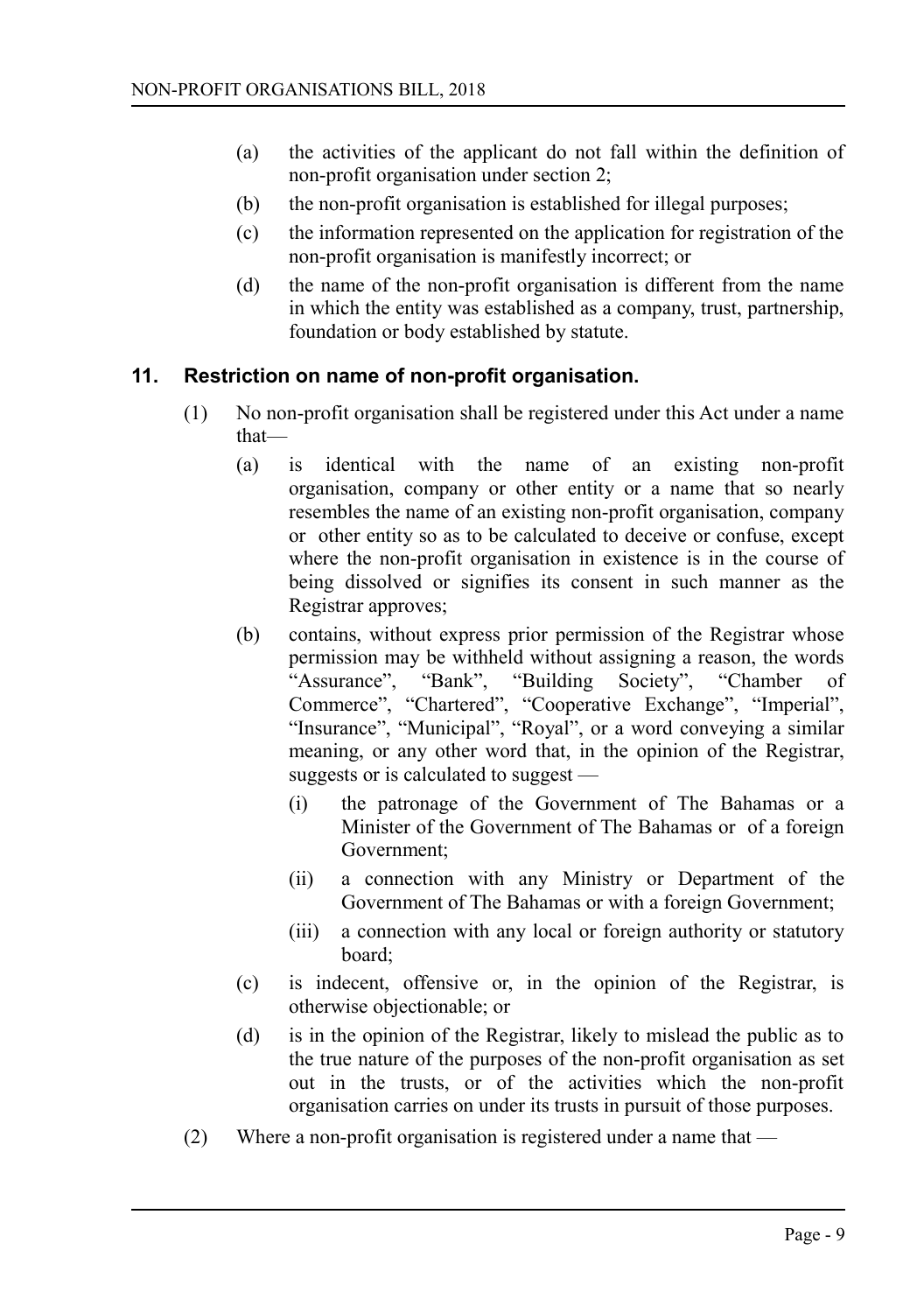- (a) is identical with a name under which a non-profit organisation in existence is already registered; or
- (b) so nearly resembles the name of an existing non-profit organisation so as to be calculated to deceive or confuse,

the Register may, whether or not the consent of the non-profit organisation in existence has been obtained pursuant to subsection (1)(a), give notice to the last registered non-profit organisation to change its name and the time period by which such change shall occur.

- (3) A notice issued in accordance with subsection (2) shall specify that the non-profit organisation shall change its name to a name that the Registrar deems appropriate, and the Registrar shall publish a notice of the change in the *Gazette*.
- (4) A change in the name of a non-profit organisation under this section does not affect the rights or obligations of the non-profit organisation, and any legal proceedings that might have been continued or commenced, by or against it, in its former name may be continued or commenced, by or against it, in its new name.
- (5) Where the name of a non-profit organisation is changed pursuant to this section, the Registrar shall reflect the change of name in the register.

# <span id="page-9-1"></span>**PART IV – POWERS OF THE REGISTRAR**

## **12. Cancellation or suspension of registration.**

- <span id="page-9-0"></span>(1) The Registrar shall cancel or suspend the registration of a non-profit organisation if, after an investigation, it is proven that the non-profit organisation—
	- (a) engaged in or is engaging in an activity that is an identified risk;
	- (b) failed, without reasonable cause, to maintain proper financial statements reflecting all monies received and expended;
	- (c) failed, without reasonable cause, to submit annual returns, notice or other required documents; or
	- (d) failed, without reasonable cause, to pay any fee for registration,

provided that the power to cancel or suspend in relation to paragraphs (b) to (d) is only exercised on the second occurrence of the same infraction.

(2) Where the Registrar or the Attorney-General determines that an investigation into the operations of a non-profit organisation is required, the Registrar may suspend the registration of the non-profit organisation during the period of that investigation.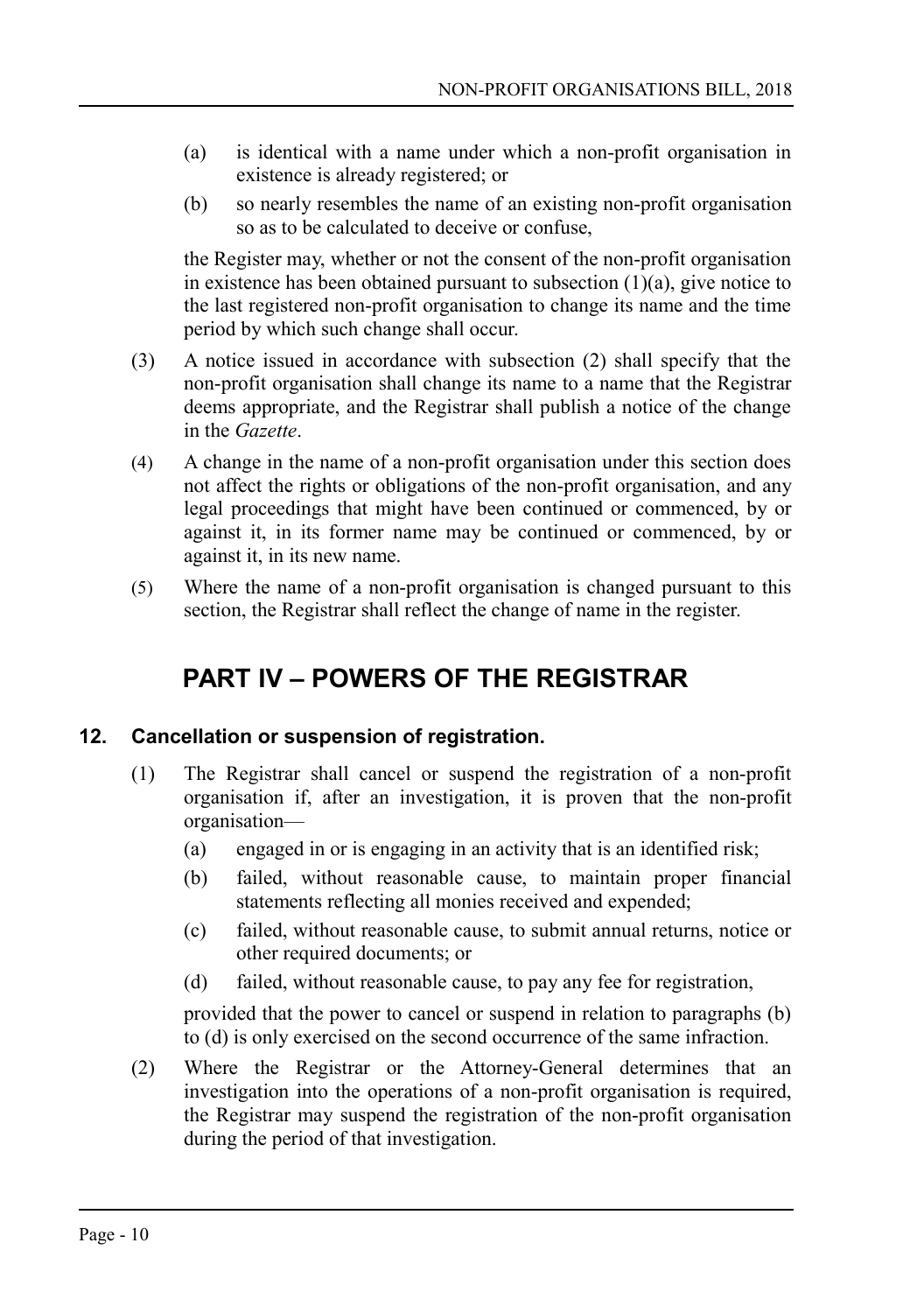- (3) Where the registration of a non-profit organisation has been cancelled or suspended, the Registrar shall, as soon as is practicable, notify the Minister of the cancellation or suspension and—
	- (a) in the case of a cancellation, the Registrar may make a recommendation to the Minister for the money or other property received by the non-profit organisation to be dealt with by the court; or
	- (b) in the case of a suspension, the Registrar may make a recommendation to the Minister that an order be made prohibiting the non-profit organisation from dealing with any money or other property under its control.
- (4) In any case where the registration of a non-profit organisation has been or is liable to be cancelled or suspended the Registrar shall give notice to the non-profit organisation by publishing such notice in **a** daily newspaper in circulation in The Bahamas stating that its registration —
	- (a) is liable to be cancelled or suspended; or
	- (b) has been cancelled or suspended,

at the end of thirty days from the date of such notice or within such other period as the Registrar determines.

- (5) Before exercising his powers to cancel or suspend under this section, the Registrar shall give a non-profit organisation an opportunity to show cause, in writing, why its registration should not be cancelled or suspended.
- (6) The Registrar may revoke his decision to refuse, cancel or suspend the registration of a non-profit organisation if it appears to the Registrar that there has been a change in circumstances which justify the revocation.

### **13. Removal from the register.**

- <span id="page-10-0"></span>(1) The Registrar shall remove from the register —
	- (a) a non-profit organisation that fails to conduct its affairs in accordance with its objects;
	- (b) a non-profit organisation that fails to submit any return, notice or other required document or fee to the Registrar as required by this Act;
	- (c) a non-profit organisation that is dissolved;
	- (d) a non-profit organisation that refuses to comply with any request or direction given by the Registrar pursuant to this Act;
	- (e) a non-profit organisation whose registration is revoked or cancelled in accordance with this Act;
	- (f) a non-profit organisation that has ceased to carry on operations.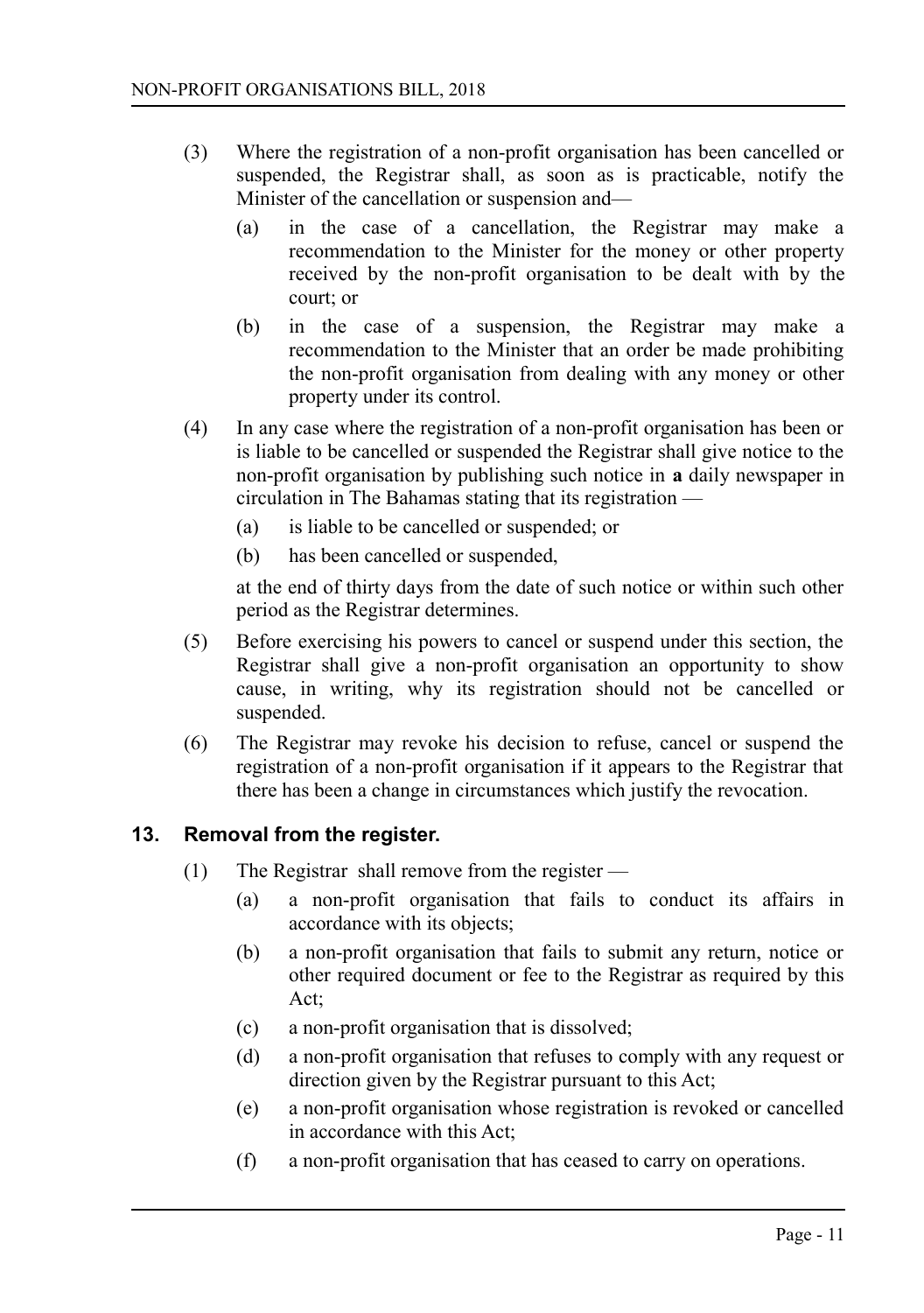- (2) The Registrar shall remove a non-profit organisation from the register if it no longer appears to the Registrar to be a non-profit organisation by virtue of—
	- (a) a change in its purposes; or
	- (b) it ceasing to function as a non-profit organisation,

with effect from the date of the change or the time at which it ceases to function as a non-profit organisation.

(3) Where the Registrar is of the opinion that a non-profit organisation is in default with respect to any requirement as to a return, notice, document or fee, he shall send a notice to that non-profit organisation advising it of the default and stating that, unless the default is remedied within twenty-one days after the receipt of the notice, the non-profit organisation shall be removed from the Register.

### **14. Power to impose fines.**

<span id="page-11-2"></span>The Registrar may impose fines not exceeding five thousand dollars, if after investigation it is proven that the non-profit organisation has —

- (a) failed, without reasonable cause, to maintain proper financial statements reflecting all monies received and expended;
- (b) failed, without reasonable cause, to submit annual returns, notice or other required documents; or
- (c) failed, without reasonable cause, to pay any fee for registration.

### **15. Power to conduct on-site inspections.**

- <span id="page-11-1"></span>(1) The Registrar may, from time to time and at the expense of a non-profit organisation, conduct on-site inspections of the business of the non-profit organisation for the purpose of satisfying himself that the non-profit organisation is in compliance with the provisions of this Act and the Register of Beneficial Ownership Act, 2018 and any regulations made thereunder.
- (2) The Registrar may, in such cases where he is unable to conduct an on-site inspection, designate a suitably qualified person to conduct the inspection, and that person shall submit a report thereon to the Registrar.

### **16. Power to require information.**

- <span id="page-11-0"></span>(1) The Registrar may, by written order, require any person to provide the Registrar with any information that is in the possession of that person, and which  $-$ 
	- (a) relates to any non-profit organisation; and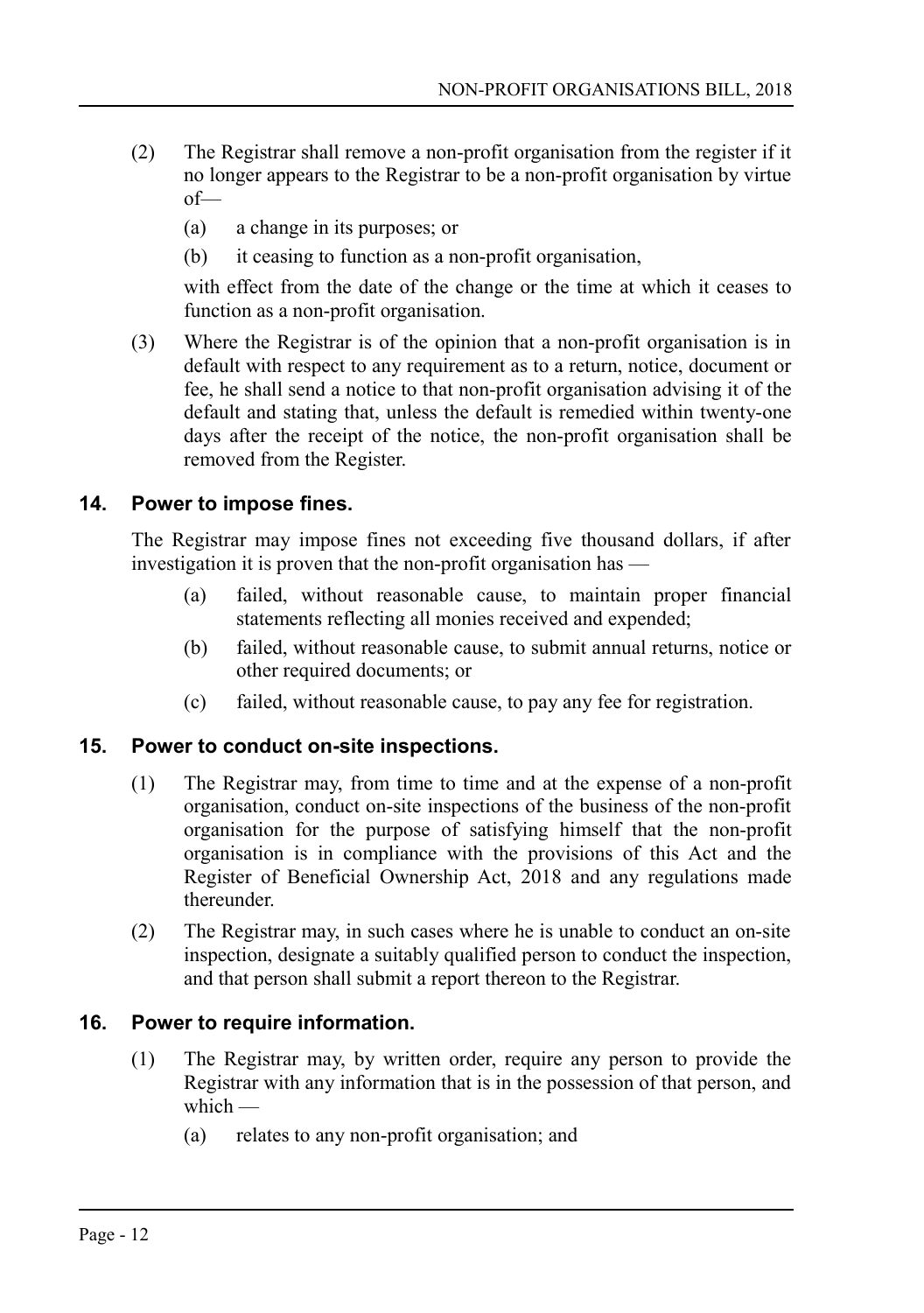- (b) is relevant to the discharge of the functions of the Registrar under this Act.
- (2) A person is not required under subsection (1) to produce or provide information that the person would be entitled to refuse to produce or provide on the grounds of legal professional privilege.

# <span id="page-12-3"></span>**PART V - RECORD-KEEPING AND REPORTING**

### **17. Records as to purpose.**

<span id="page-12-2"></span>A non-profit organisation shall keep at its registered address records that are sufficient to show —

- (a) its purposes, objectives and activities; and
- (b) the identity of the persons who control or direct its activities, including, as appropriate, senior officers, directors and trustees.

### **18. Obligation to maintain accounting records.**

- <span id="page-12-1"></span>(1) Subject to subsection (2), a non-profit organisation shall keep at its registered office address reliable accounting records which—
	- (a) show and explain its transactions, within The Bahamas, that are sufficiently detailed to show that its funds have been used in a manner consistent with its purposes, objectives and activities; and
	- (b) show the sources of it gross annual income,

so that its financial position can be determined with reasonable accuracy.

- (2) Accounting records maintained pursuant to this section shall be kept for a minimum of five years from the date of the transaction to which the record relates.
- (3) A non-profit organisation that contravenes subsection (1) or (3) commits an offence and is liable upon summary conviction to a fine not exceeding ten thousand dollars.

### **19. Declaration of availability of accounting records.**

- <span id="page-12-0"></span>(1) A non-profit organisation shall maintain at its registered office address a declaration stating that —
	- (a) it is maintaining reliable accounting records; and
	- (b) its accounting records shall be made available through its office, accountant or auditor.
- (2) A non-profit organisation shall submit a duplicate copy of the declaration to the Registrar in a form prescribed by the Registrar.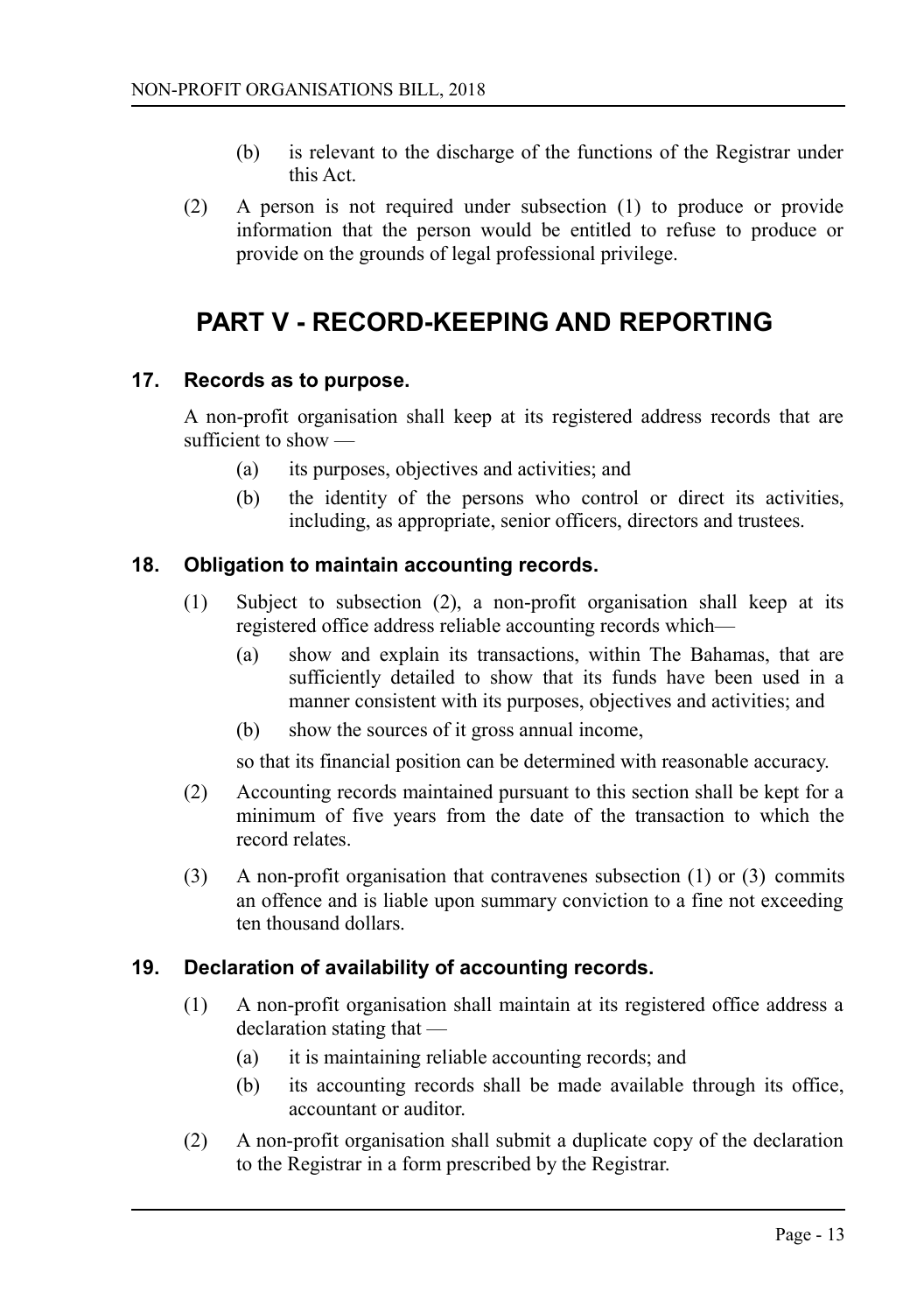- (3) A non-profit organisation whose business turnover does not exceed one hundred thousand dollars per annum shall not be required to submit a declaration under this section.
- (3) Where a non-profit organisation changes its registered office address subsequent to the submission of a declaration, it shall provide the newly appointed address with a declaration in accordance with subsection (1) and the office shall submit a duplicate copy of the declaration made by the non-profit organisation to the Registrar within thirty days of the date of the new appointment.

### **20. Submission of declaration of availability of accounting records.**

- <span id="page-13-1"></span>(1) A non-profit organisation shall within sixty days of its registration submit its declaration of availability of accounting records.
- (2) A non-profit organisation that was registered prior to the coming into force of this Act shall submit its declaration within ninety days of the coming into force of this Act.

### **21. Production of records.**

- <span id="page-13-0"></span>(1) The Registrar may, on the grounds specified in subsection (2), by written notice, require a non-profit organisation to produce the accounting records that are required to be kept under section 18.
- (2) The Registrar may give notice under subsection (1) only where he reasonably requires the records specified in the notice to assess the extent to which the non-profit organisation is engaged in activities that are identified risks.
- (3) A notice given under subsection  $(1)$ 
	- (a) shall specify—
		- (i) the records which the Registrar requires the non-profit organisation to produce;
		- (ii) the place at which the records specified in the notice must be produced to the Registrar; and
		- (iii) the period within which the records must be produced;
	- (b) may require the documents to be produced to a person or persons specified in the notice.
- (4) The Registrar may require the person who produced the records or any person who appears to be an officer or employee of the non-profit organisation or otherwise associated with it, to provide an explanation of the records.
- (5) The Registrar may take copies or extracts of the records or retain the original records for—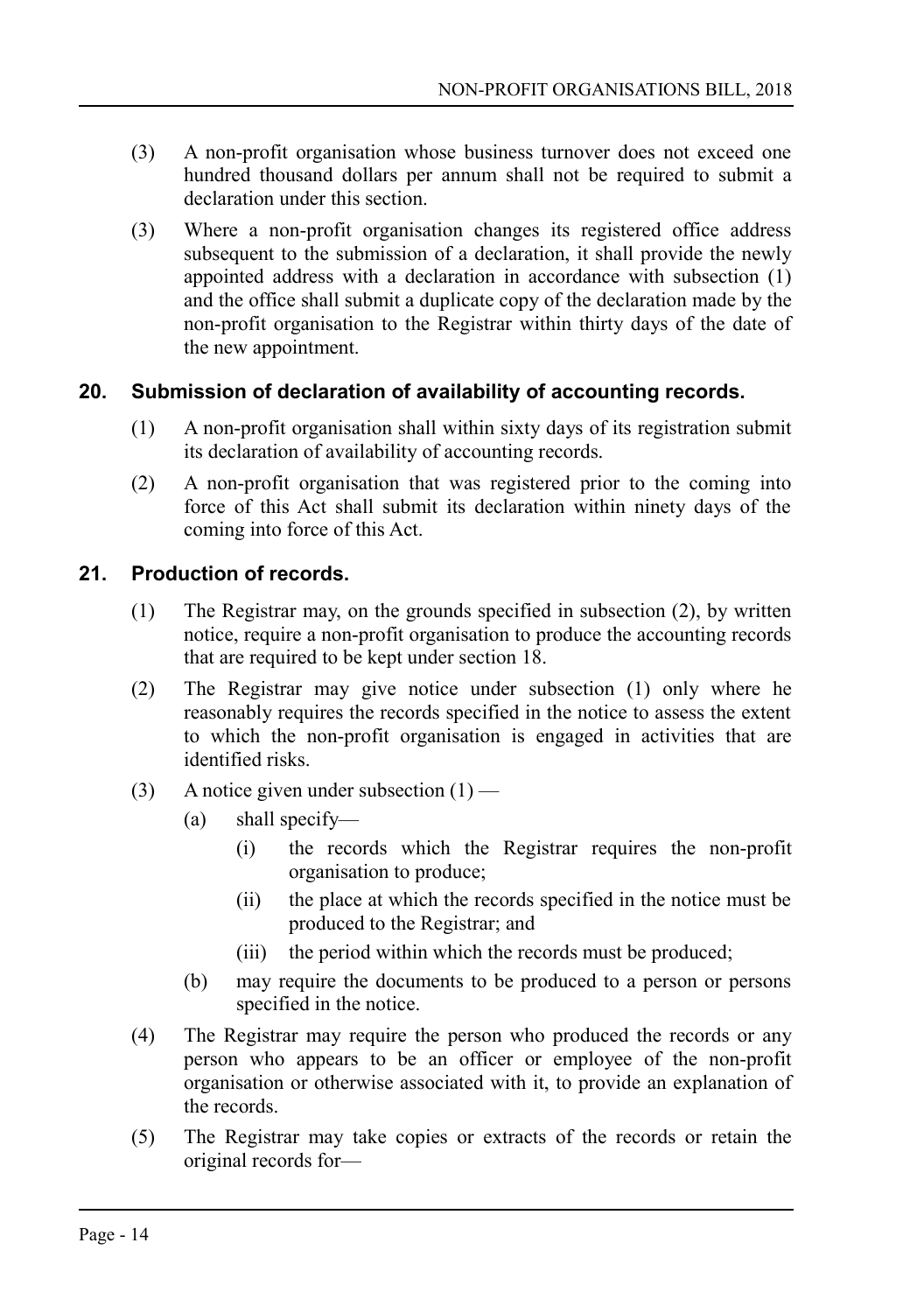- (a) a period not exceeding one year; or
- (b) such longer period as the court may, on the application of the Registrar, specify.
- (6) A non-profit organisation which fails to comply with a notice issued under subsection (1) commits an offence and is liable upon summary conviction to a fine not exceeding ten thousand dollars.
- (7) A person required to provide an explanation under subsection (4), commits an offence if he, without reasonable excuse, fails to provide the explanation and shall be liable upon summary conviction to a fine not exceeding ten thousand dollars.

### **22. Confidentiality of accounting records.**

- <span id="page-14-3"></span>(1) Subject to subsection (2) a non-profit organisation's accounting records shall be held in confidence by the Registrar.
- (2) If the Registrar has reasonable cause to suspect that a non-profit organisation, is engaged in any activity which qualifies as an identified risk, the Registrar shall, after consultation with the Minister, provide the accounting records and all other relevant information to the Commissioner of Police or the Financial Intelligence Unit for investigation.

### **23. Reportable donations and disbursements.**

<span id="page-14-2"></span>A non-profit organisation shall submit to the Registrar all donations and disbursements of thirty thousand dollars or more made by a person on an annual basis where the donation or disbursement is made as a lump sum or as aggregate sums.

# <span id="page-14-1"></span>**PART VI – DISPOSAL OF ASSETS**

#### **24. Transfer of members interests.**

- <span id="page-14-0"></span>(1) Unless the constitution of a non-profit organisation otherwise provide, the interest of a member in such a non-profit organisation shall not be transferable, and shall lapse and cease to exist upon his death or when he shall cease to be a member by resignation or otherwise in accordance with the constitution of the non-profit organisation.
- (2) Where the constitution of a non-profit organisation provide that the interest of a member shall be transferable, any restriction on such interest shall be void.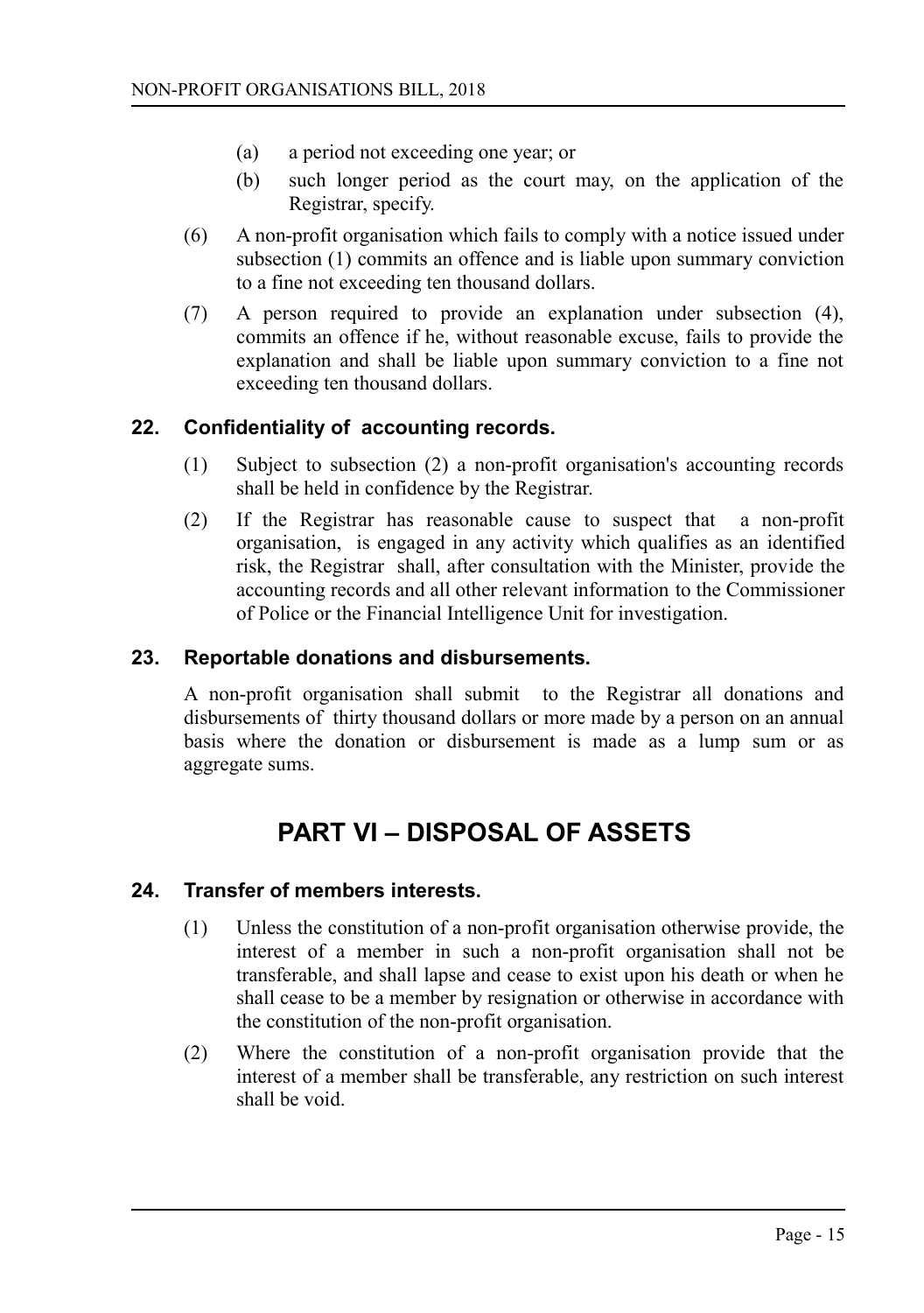### **25. Dissolution and distribution.**

- <span id="page-15-3"></span>(1) The constitution of a non-profit organisation may provide that, upon dissolution, the remaining property of the non-profit organisation shall be distributed among the members or among the members of a class or classes of members or to one designated organisation or more, or to any combination thereof.
- (2) Where the constitution of a non-profit organisation do not provide for a distribution of its remaining property in accordance with subsection (1), the non-profit organisation shall, by a resolution of directors, after payment of all debts and liabilities, distribute or dispose of the remaining property to any organization in The Bahamas the undertaking of which is charitable or beneficial to the non-profit organisation at large.
- (3) Where the constitution does not contain a provision for the distribution of remaining property to the members, the constitution may not be amended so to provide.

# <span id="page-15-2"></span>**PART VII - MISCELLANEOUS**

### <span id="page-15-1"></span>**26. Supplying false or misleading information or withholding of information.**

- (1) A person commits an offence if that person
	- (a) deliberately provides inaccurate information to the Registrar that is purported to be in compliance with a requirement imposed by or under this Act;
	- (b) alters, suppresses, conceals or destroys a document that he is required under this Act to keep or produce to the Registrar;
	- (c) withholds information when requested by the Registrar to produce such information or fails to discharge a duty imposed by or under this Act.
- (2) A person who contravenes this section shall be liable upon summary conviction to a fine not exceeding ten thousand dollars.

### **27. Right of appeal.**

<span id="page-15-0"></span>A non-profit organisation may appeal to the court against a decision of the Registrar to—

- (a) refuse an application for registration; or
- (b) cancel or suspend its registration.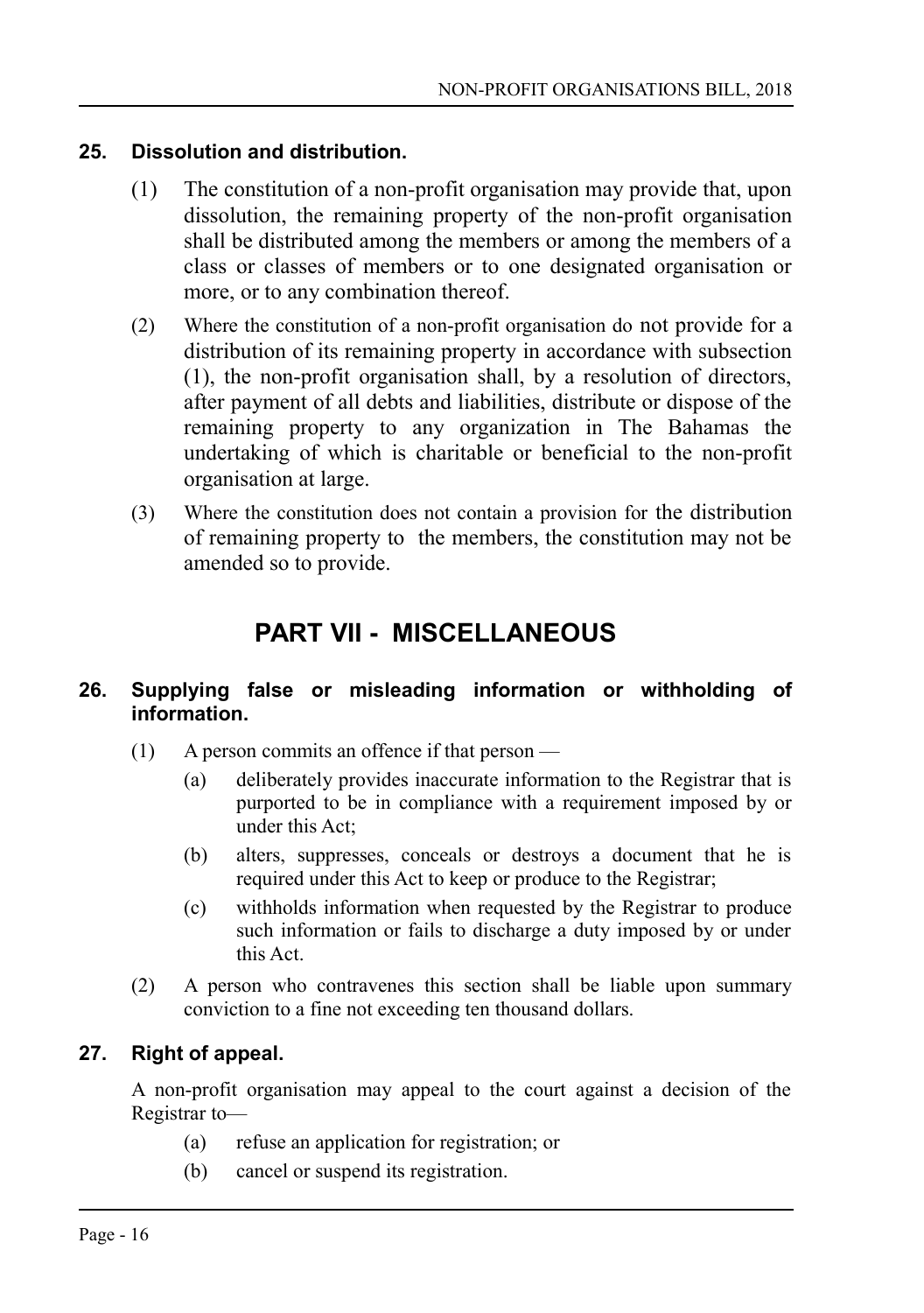### **28. Limitation period.**

- <span id="page-16-5"></span>(1) The Registrar shall not issue a notice to a person with respect to a contravention of this Act after the end of a period of three years commencing on the date that the Registrar first became aware of the contravention.
- (2) For the purposes of subsection (1), the Registrar is deemed to have became aware of a contravention if the Registrar has received information from which the contravention can reasonably be inferred.

### **29. Fees.**

<span id="page-16-4"></span>The fees to be paid by a non-profit organisation for the purposes of this Act are specified in the *Second Schedule*.

### **30. Amendment of schedules.**

<span id="page-16-3"></span>The Minister may, by order, amend the Schedules to this Act.

### **31. Regulations.**

<span id="page-16-2"></span>The Minister may make regulations for the proper carrying out of this Act.

### **32. Revocation of S.I. 47 of 2014.**

<span id="page-16-1"></span>The Companies (Non-Profit Organisations) Regulations (*S.I. 47 of 2014*) are hereby revoked.

### **33. Savings and Transitional provisions.**

- <span id="page-16-0"></span>(1) Notwithstanding the revocation of the Companies (Non-Profit Organisations) Regulations (*S.I. 47 of 2014*), as from the date of commencement of this Act all notices, designations and certificates issued thereunder, are deemed to have been done under this Act.
- (2) A non-profit organisation, which is registered pursuant to the Companies (Non-Profit Organisations) Regulations (*S.I. 47 of 2014*) shall be required to register under this Act within ninety days of coming into force of this Act.
- (3) Every matter and proceeding commenced in any court in relation to a nonprofit organisation immediately before the date of the commencement of this Act shall be continued, completed and enforced as if this Act was not in force.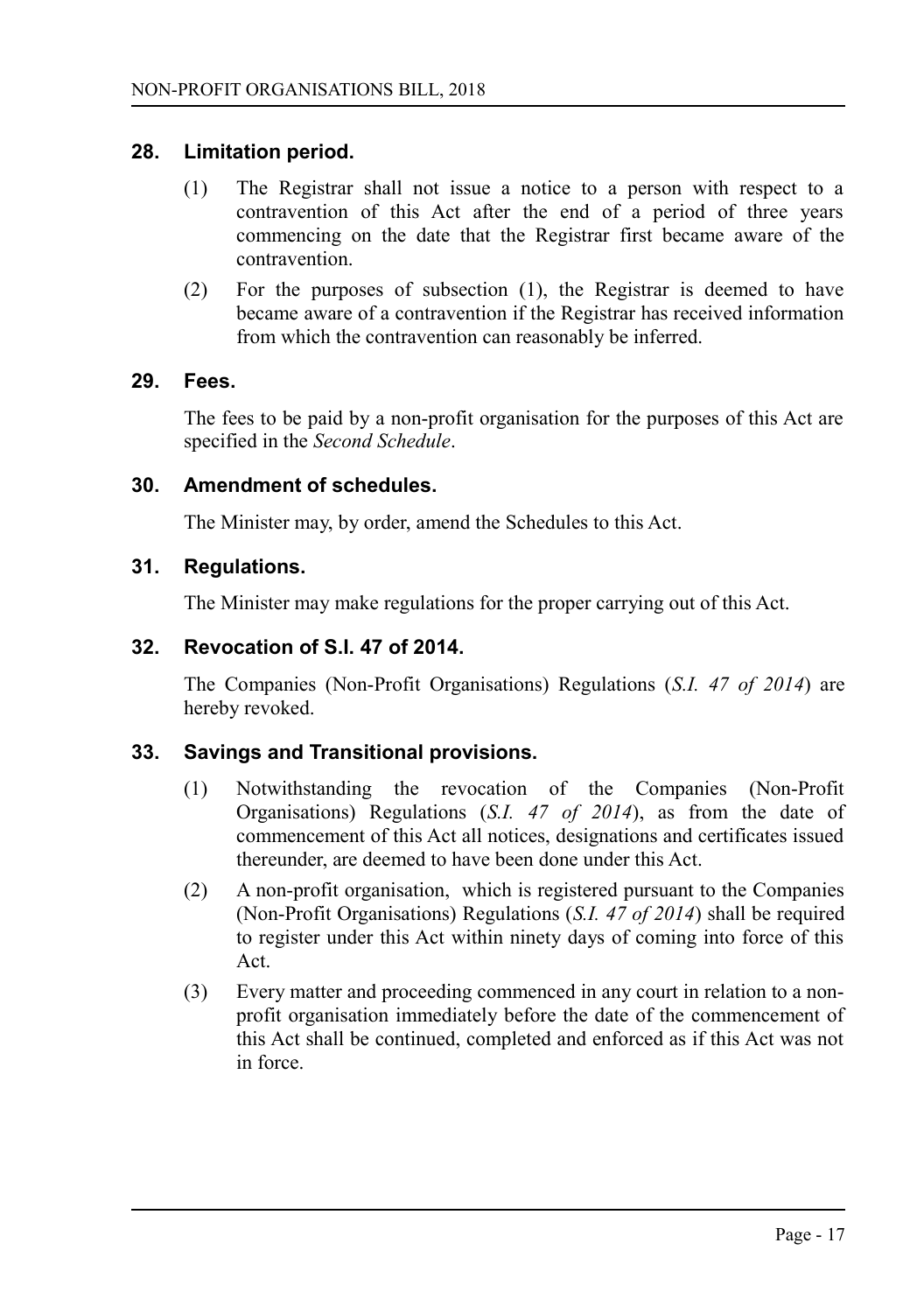### <span id="page-17-0"></span>**FIRST SCHEDULE**

#### (Section 8 (2) & (5))

### **REGISTRATION FORM FOR NON-PROFIT ORGANISATIONS**

The Form should be completed and attached to the Memorandum and Articles of Association or Constitution and submitted for approval of a certificate of registration at the Registrar of Non-Profit Companies. The purpose of this Form is to provide information required to create a Register of Non-Profit Organisations under the Non-Profit Organisations Act, 2018.

It is IMPORTANT that you ACCURATELY complete and confirm all information provided before submitting this Form. The Registrar of Non-Profit Companies accepts no responsibility for the information provided in this Form.

Date of submission

(dd/mm/yy)

#### **Tick the appropriate box:**

- **□** new application
- **□** renewal of registration
- **□** change of information

**Note:** In the case of a new application or renewal of registration, all sections must be completed.

In the case of an application to change of information, the relevant sections must be completed.

### **Please attach a separate sheet of paper if additional space is required.**

#### **1. ORGANISATION CONTACT DETAILS**

| Name (or proposed name) of Non-profit Organisation ("NPO")                 |  |  |  |  |
|----------------------------------------------------------------------------|--|--|--|--|
|                                                                            |  |  |  |  |
| Contact details  <br><b>Office Telephone</b><br><b>Cell Phone</b><br>Email |  |  |  |  |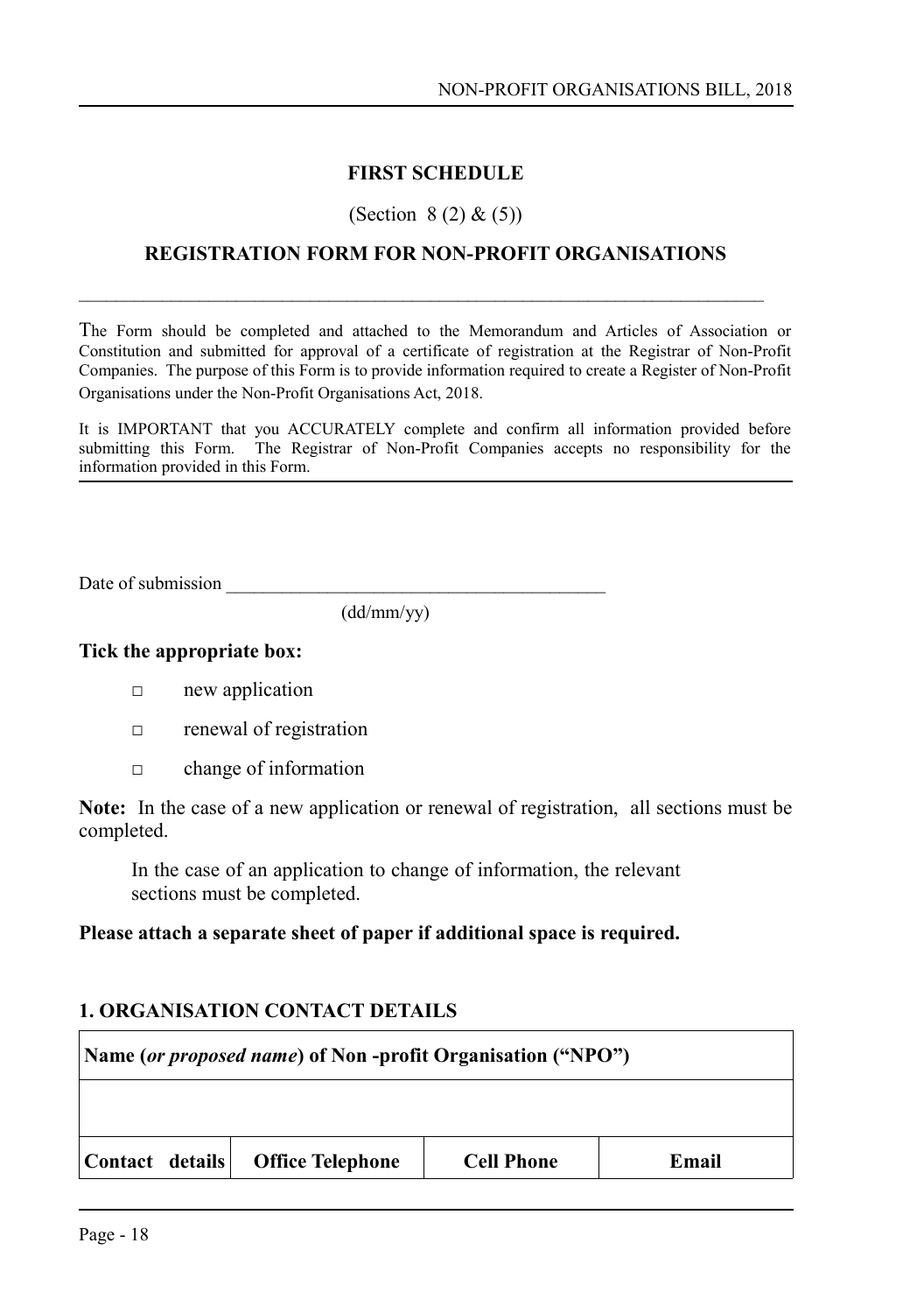| for NPO |                |                  |
|---------|----------------|------------------|
|         | <b>Address</b> | Website (if any) |
|         |                |                  |
|         |                |                  |

## **2. CONTROLLER(S) CONTACT INFORMATION**

| Name                                | <b>Address</b>         |
|-------------------------------------|------------------------|
|                                     |                        |
| Telephone (if different from above) | <b>Position in NPO</b> |
|                                     |                        |
|                                     |                        |
|                                     |                        |
|                                     |                        |
| Email                               |                        |
|                                     |                        |
|                                     |                        |

## **3. ORGANISATION OPERATING DETAILS**

| NPO MISSION STATEMENT | NPO VISION STATEMENT |
|-----------------------|----------------------|
|                       |                      |
|                       |                      |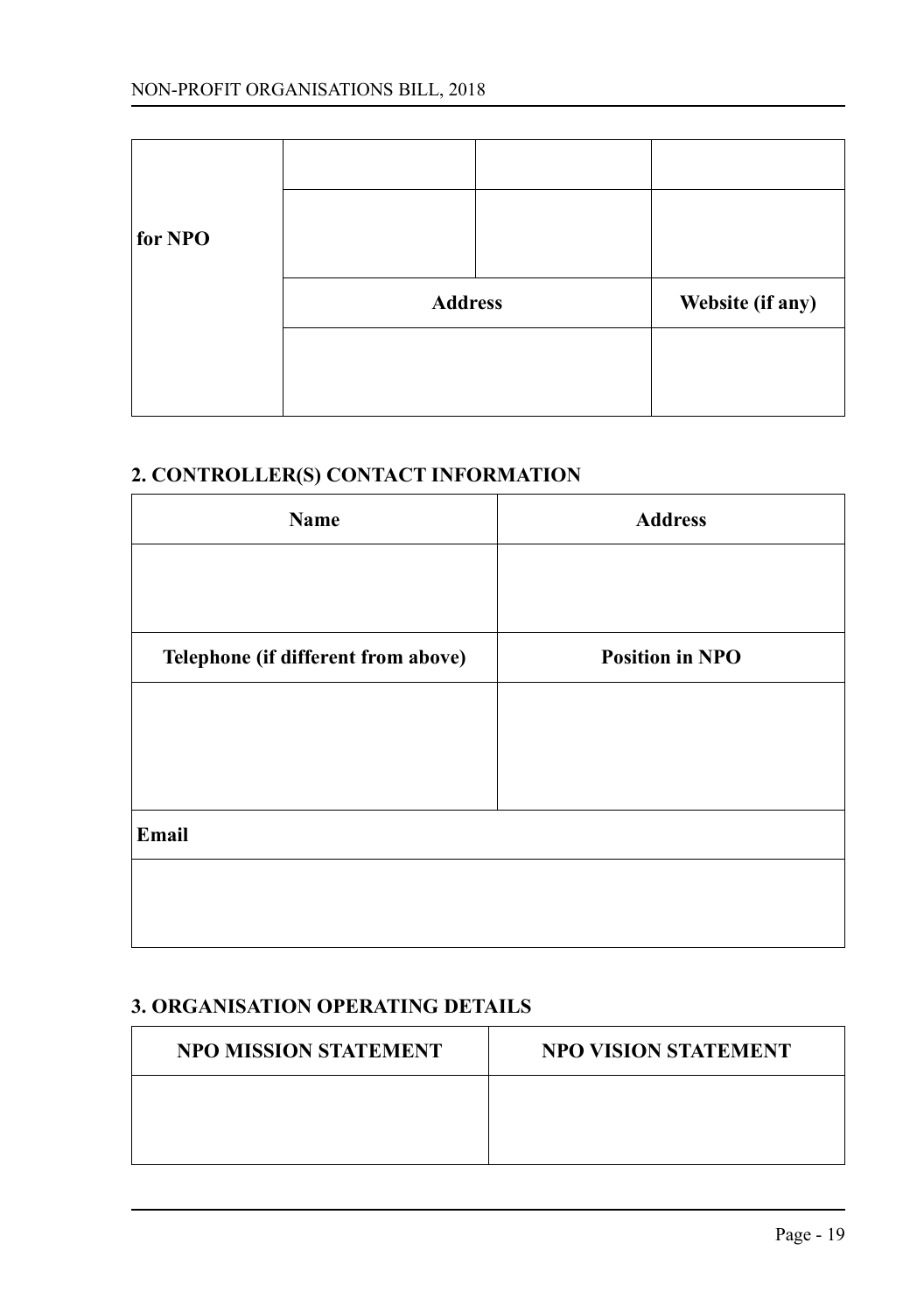In full detail, please describe the **PURPOSE** (*or intended purpose*) of the NPO:

In full detail, please describe the **ACTIVITIES** (*or intended activities*) of the NPO:

### Please provide a copy of the organisation's **CONSTITUTION** (*or intended constitution*) or **MEMORANDUM and ARTICLES OF ASSOCIATION**

Does your organisation have subsidiary organisation(s)? YES/NO

If yes, please list the subsidiary organisation(s):

1.  $\blacksquare$ 2.

 $3.$ 

Note: If your organisation has subsidiary organisations, in addition to completing sections 5-7 for your organisation, please copy and complete sections  $5 - 7$  for each subsidiary organisation.

Please state the criteria for becoming a member of your organisation: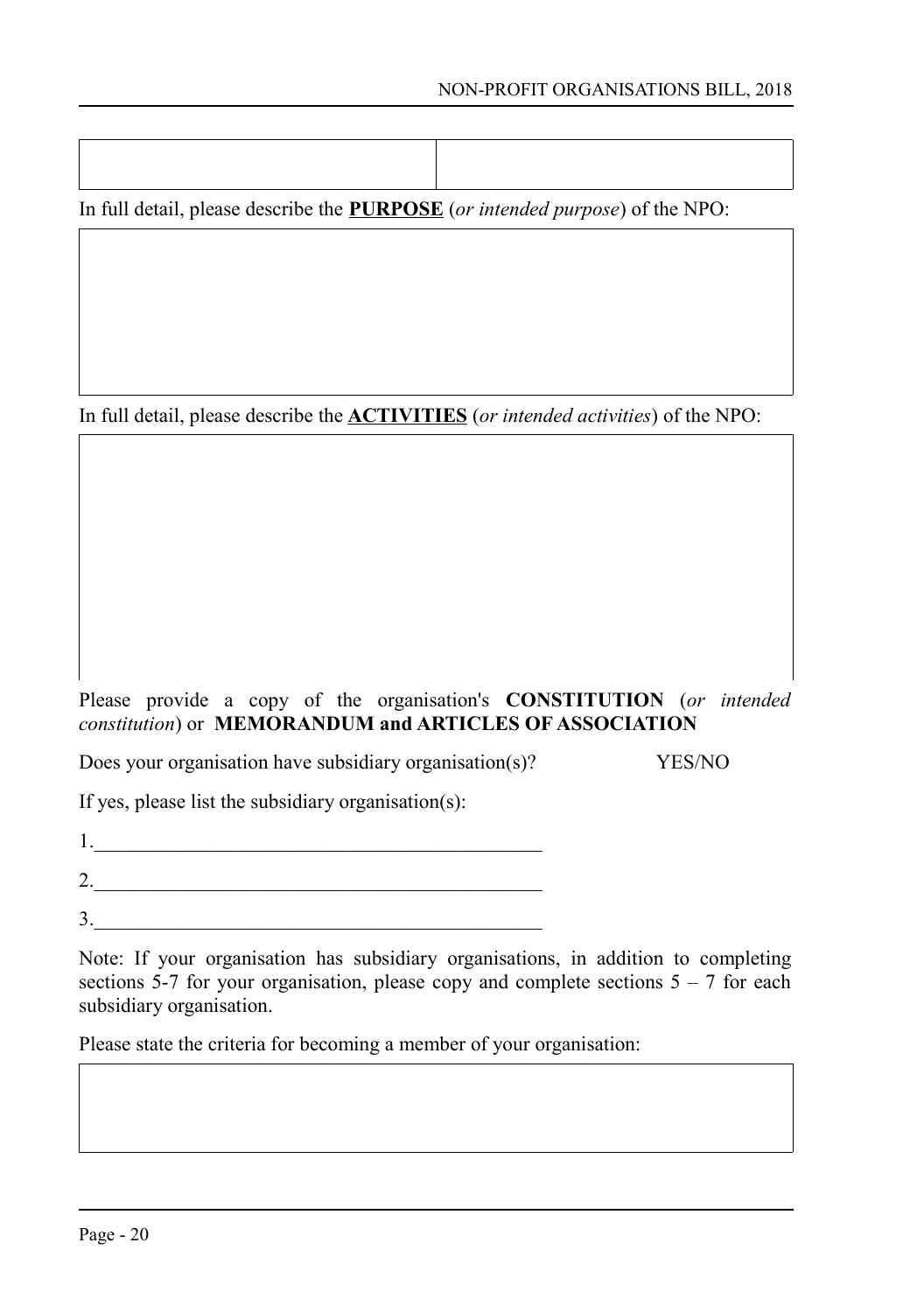Please provide the following:

- ➢ Total number of members: \_\_\_\_\_\_\_\_\_\_\_
- ➢ Number of adult members: \_\_\_\_\_\_\_\_\_\_
- ➢ Number of child members (i.e. persons under 18):\_\_\_\_\_\_\_\_\_\_ (please attach a sample of your parental consent form)
- $\triangleright$  At least one sample proof of membership (e.g. membership certificate/card, official letter given to members, annual membership registration list).
- ➢ Names, address, telephone numbers and email addresses of the executive body:

|                  | Name                 |
|------------------|----------------------|
|                  | <b>Telephone</b>     |
| <b>PRESIDENT</b> | <b>Address</b>       |
|                  |                      |
|                  | <b>Email address</b> |
|                  |                      |

| <b>VICE PRESIDENT</b> |  |  |
|-----------------------|--|--|
| Telephone<br>Name     |  |  |
|                       |  |  |
|                       |  |  |
| <b>Address</b>        |  |  |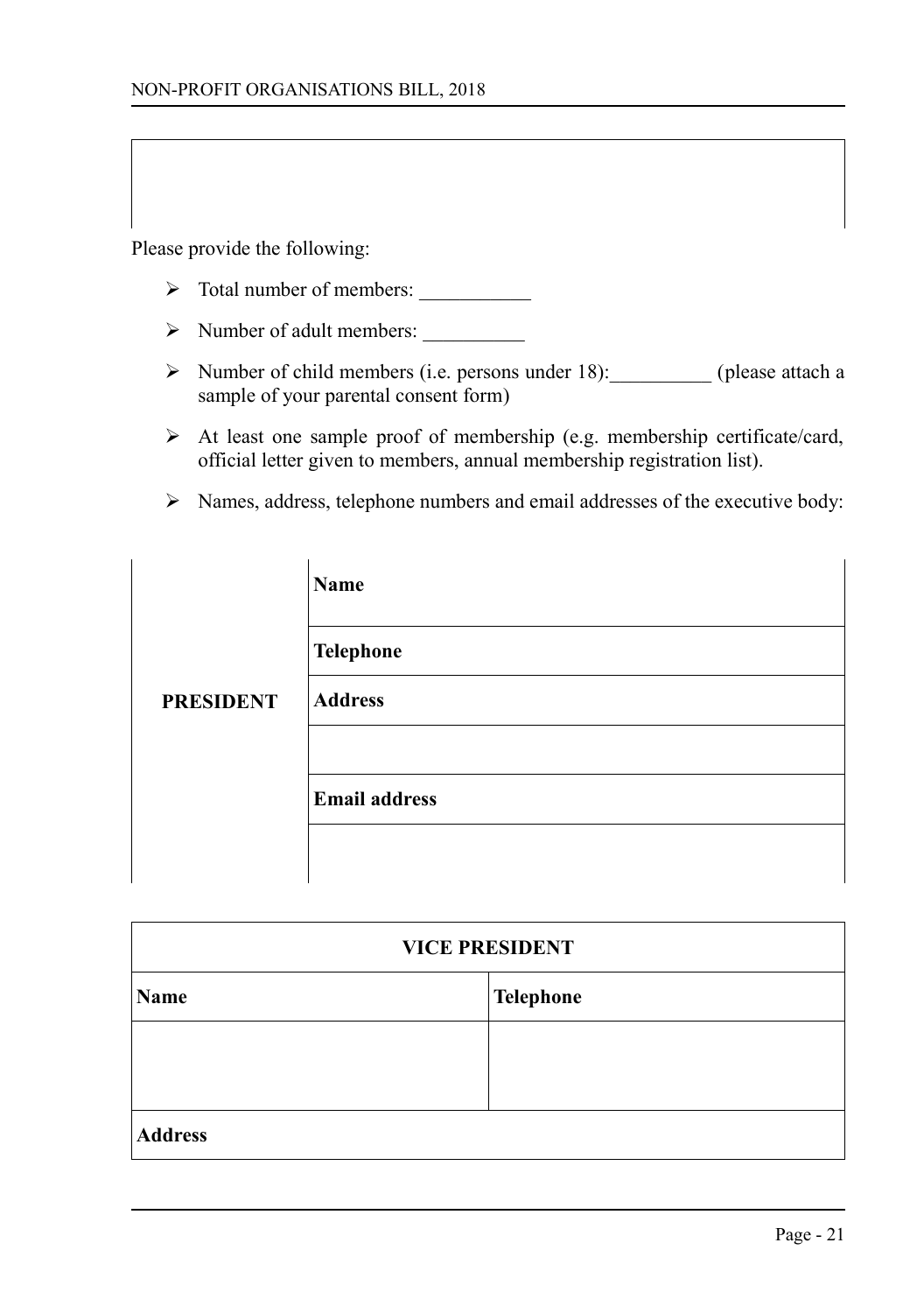| Email          |                  |  |
|----------------|------------------|--|
|                |                  |  |
|                | <b>SECRETARY</b> |  |
| <b>Name</b>    | Telephone        |  |
|                |                  |  |
|                |                  |  |
| <b>Address</b> |                  |  |
| Email          |                  |  |
|                |                  |  |
|                | <b>TREASURER</b> |  |
| <b>Name</b>    | Telephone        |  |
|                |                  |  |
| <b>Address</b> |                  |  |
| Email          |                  |  |

Note: Any changes to the Executive Body must be reported within 30 days. Please attach a separate sheet of paper if additional space is required.

## **4. ORGANISATION'S EXPENDITURE REPORT**

| State NPO's financial year end:    | Is there a first time membership fee? |
|------------------------------------|---------------------------------------|
|                                    | YES/NO                                |
|                                    | If yes, how much?                     |
|                                    |                                       |
| Is there an annual membership fee? | YES/NO                                |
| If yes, how much?                  |                                       |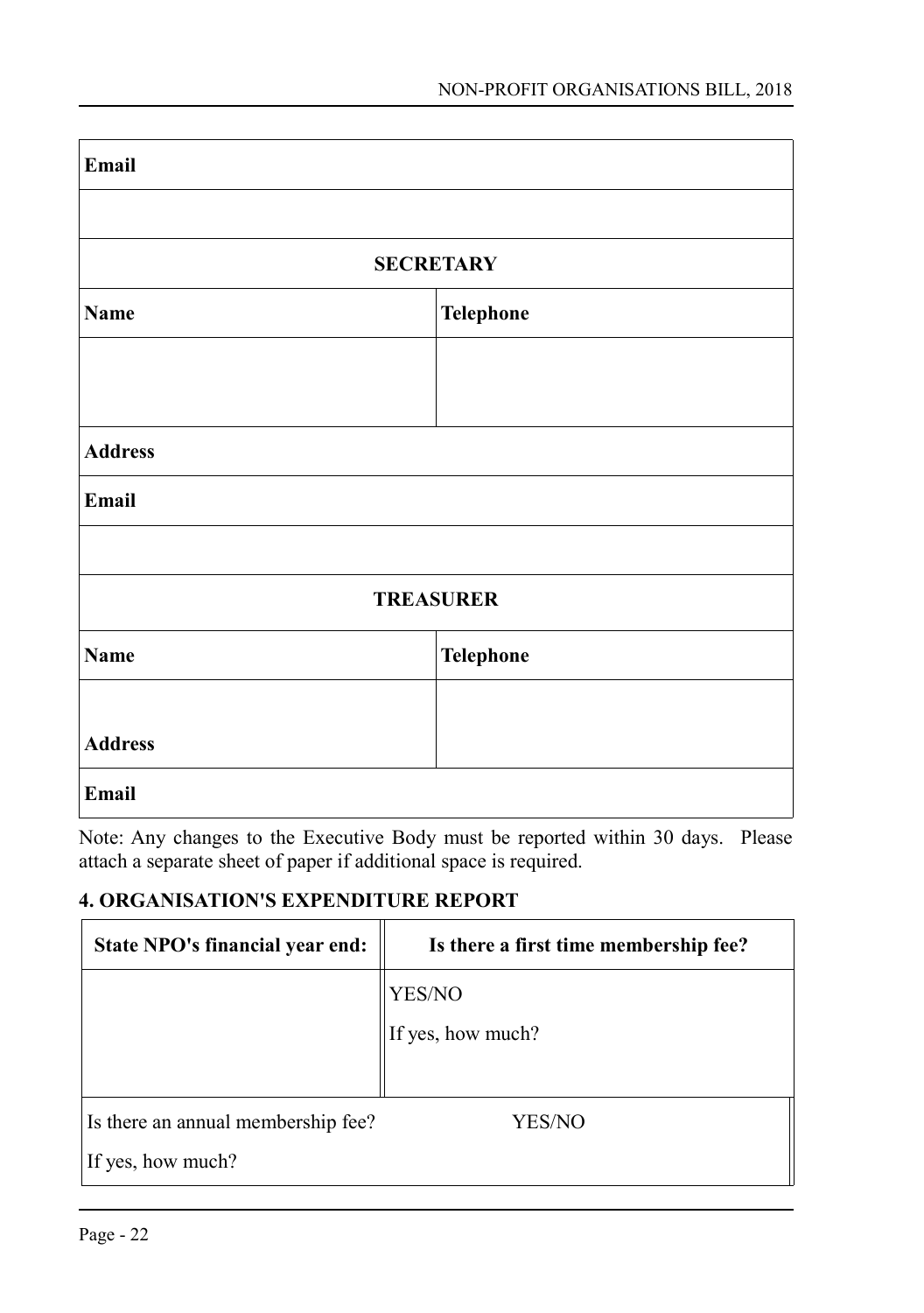#### NON-PROFIT ORGANISATIONS BILL, 2018

| Does your NPO have operational costs?<br>If yes, please complete the fields below. | YES/NO                            |
|------------------------------------------------------------------------------------|-----------------------------------|
| Name of operational cost<br>(e.g. rent, gas, electricity)                          | <b>Total annual cost incurred</b> |
|                                                                                    |                                   |
|                                                                                    |                                   |
|                                                                                    |                                   |
|                                                                                    |                                   |

| Are any wages, salaries, and/or personal emoluments paid by the NPO? YES/NO |                 |                                                 |  |
|-----------------------------------------------------------------------------|-----------------|-------------------------------------------------|--|
| If yes, please complete the fields below.                                   |                 |                                                 |  |
| <b>Name</b>                                                                 | <b>Position</b> | Hourly wage/annual<br>salary/personal emolument |  |
|                                                                             |                 |                                                 |  |
| 2                                                                           |                 |                                                 |  |
|                                                                             |                 |                                                 |  |
| 4                                                                           |                 |                                                 |  |

### **5. REPORT ON FUNDS RAISED ANNUALLY**

Note: If an activity, for example a bake sale is held more than once in the period under review; indicate the total funds collected from all sales instead of listing individually.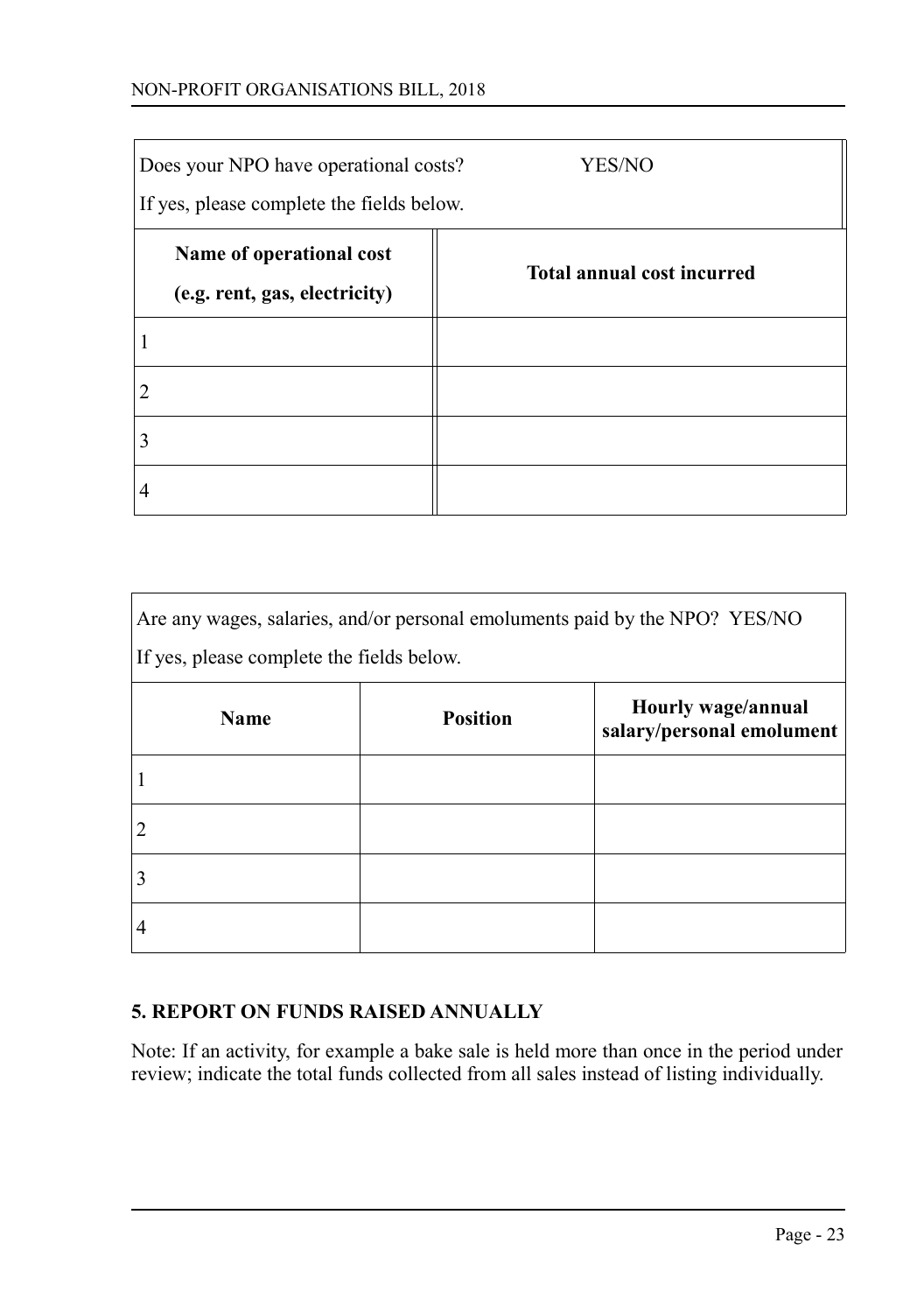| <b>Total funds raised</b><br>during your last         | <b>Total amount</b> | <b>Total amount</b><br>raised within The<br><b>Bahamas</b> | <b>Total amount</b><br>raised outside of<br><b>The Bahamas</b> |  |
|-------------------------------------------------------|---------------------|------------------------------------------------------------|----------------------------------------------------------------|--|
| financial year?                                       |                     |                                                            |                                                                |  |
| Details of fund-raising                               |                     |                                                            |                                                                |  |
| <b>Date</b><br>Event $(s)$<br><b>Purpose of event</b> |                     | <b>Amount raised</b>                                       |                                                                |  |
|                                                       |                     |                                                            |                                                                |  |
|                                                       |                     |                                                            |                                                                |  |
|                                                       |                     |                                                            |                                                                |  |

# **6. FUNDS RECEIVED THROUGH DONATIONS ANNUALLY**

| <b>Total funds</b><br>received<br>through<br>donation<br>during your last | <b>Total amount</b>           | <b>Total amount</b><br>received through<br>donations within<br><b>The Bahamas</b> |               | <b>Total amount received</b><br>through donations<br>outside of The<br><b>Bahamas</b> |                       |
|---------------------------------------------------------------------------|-------------------------------|-----------------------------------------------------------------------------------|---------------|---------------------------------------------------------------------------------------|-----------------------|
| financial year?                                                           |                               |                                                                                   |               |                                                                                       |                       |
| <b>Details of donations</b>                                               |                               |                                                                                   |               |                                                                                       |                       |
| Date                                                                      | <b>Reason for</b><br>donation |                                                                                   | Name of donor |                                                                                       | <b>Amount donated</b> |
|                                                                           |                               |                                                                                   |               |                                                                                       |                       |
| 2                                                                         |                               |                                                                                   |               |                                                                                       |                       |
| 3                                                                         |                               |                                                                                   |               |                                                                                       |                       |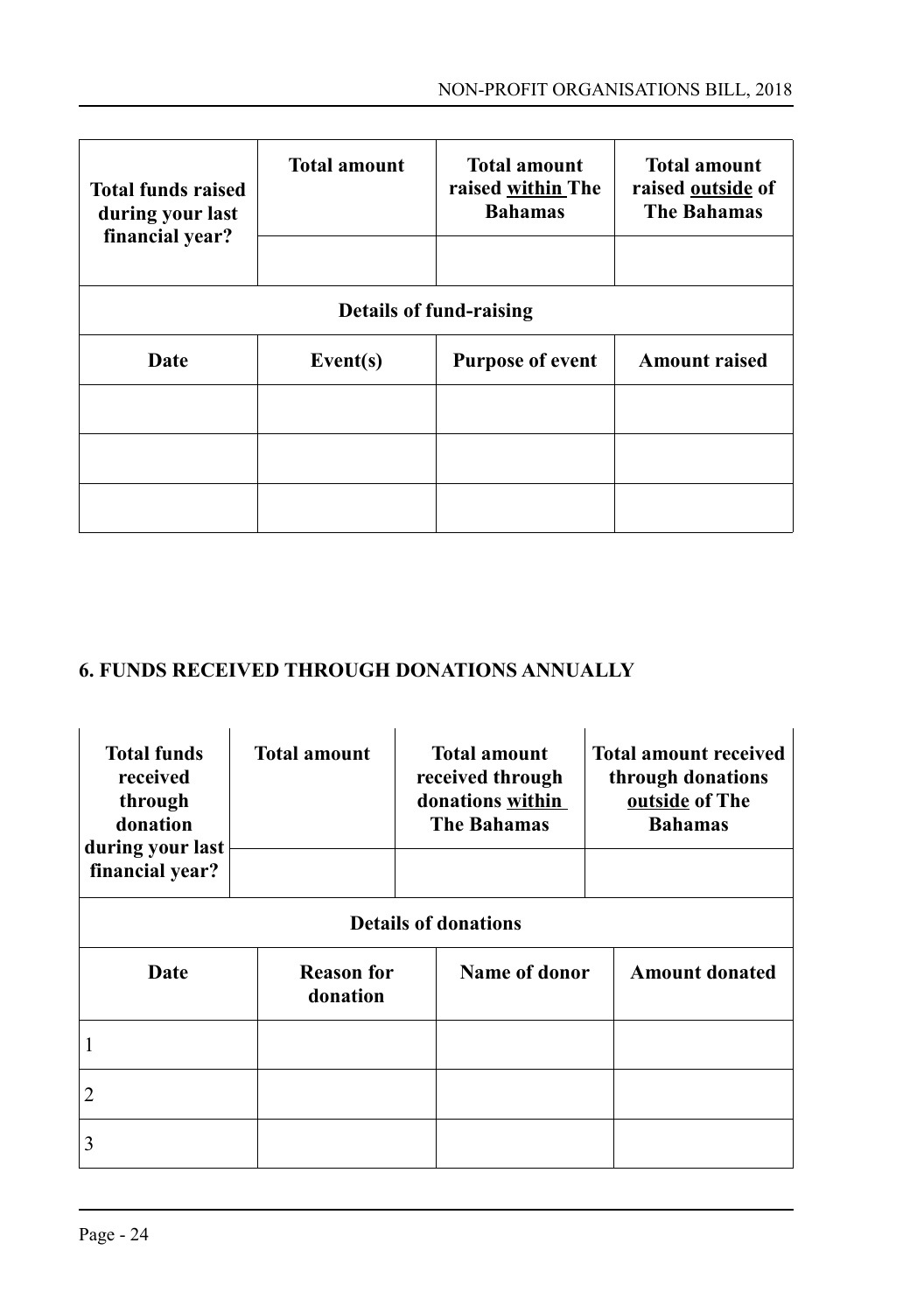### **7. REPORT ON FUNDS DISBURSED ANNUALLY**

| <b>Total funds</b><br>distributed in your<br>last year? | <b>Total amount</b> | <b>Total amount</b><br>distributed within<br><b>The Bahamas</b> | <b>Total amount</b><br>distributed outside<br><b>The Bahamas</b> |
|---------------------------------------------------------|---------------------|-----------------------------------------------------------------|------------------------------------------------------------------|
|                                                         |                     | <b>Details of Distributions</b>                                 |                                                                  |
| Date                                                    | Event               | <b>Purpose</b>                                                  | Amount<br>distributed                                            |
| 1                                                       |                     |                                                                 |                                                                  |
| 2                                                       |                     |                                                                 |                                                                  |
| 3                                                       |                     |                                                                 |                                                                  |
| 4                                                       |                     |                                                                 |                                                                  |
| 5                                                       |                     |                                                                 |                                                                  |

### <span id="page-24-0"></span>**SECOND SCHEDULE**

(section 29)

### **FEES**

| 1. | Application for registration            |                                                       |          |  |  |
|----|-----------------------------------------|-------------------------------------------------------|----------|--|--|
|    | (a)                                     | for newly formed organisations                        |          |  |  |
|    | (b)                                     | for existing organisations                            |          |  |  |
|    |                                         | where gross annual income does not exceed two<br>(i)  | \$50.00  |  |  |
|    |                                         | hundred and fifty thousand dollars                    |          |  |  |
|    |                                         | where gross annual income exceeds two hundred<br>(ii) | \$100.00 |  |  |
|    |                                         | and fifty thousand dollars                            |          |  |  |
|    | Application for renewal of registration |                                                       |          |  |  |
|    | (a)                                     | where gross annual income does not exceed two         | \$50.00  |  |  |
|    |                                         | hundred and fifty thousand dollars                    |          |  |  |
|    | (b)                                     | where gross annual income exceeds two hundred and     | \$100.00 |  |  |
|    |                                         |                                                       |          |  |  |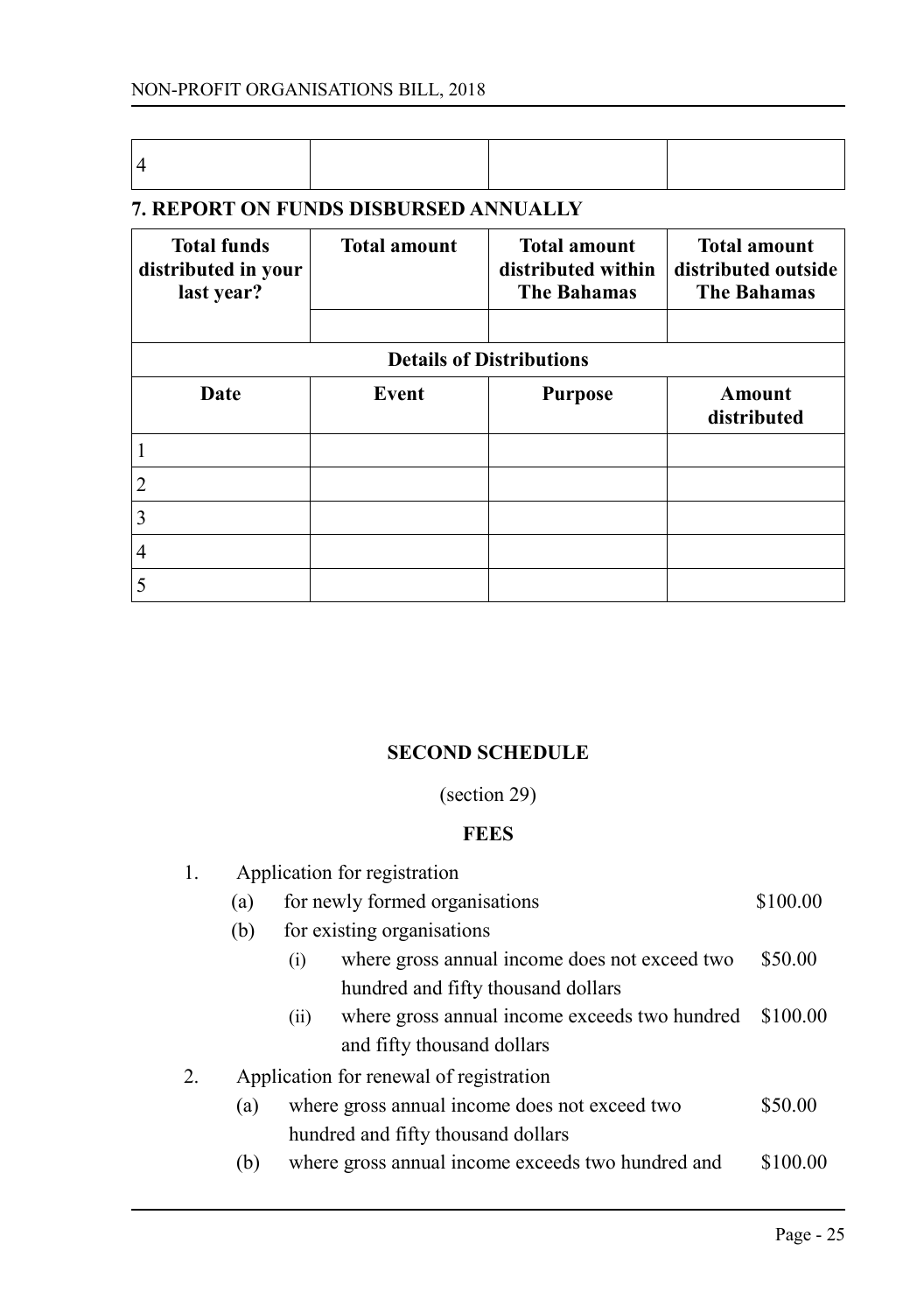fifty thousand dollars

| 3. Certified copy of a document   | \$25.00 |
|-----------------------------------|---------|
| 4. Uncertified copy of a document | \$10.00 |
| 5. Certificate of good standing   | \$50.00 |

#### <span id="page-25-0"></span>**OBJECTS AND REASONS**

The Non-profit Organisation Bill, 2018 revokes and replaces the Companies (Non-Profit Organisations) Regulations (*S.I. 47 of 2014*). The Bill seeks to provide for the regulation of non-profit organisations to ensure that such organisations are operating in a transparent manner and are not engaged in activities which constitute an identified risk.

Clause 2 of the Bill defines "identified risks" as having the meaning ascribed to it under the Proceeds of Crimes Act (*Ch. 93*), namely that in relation to a non-profit organisation, any act that involves corruption, cybercrime, human trafficking, money laundering, proliferation or financing of weapons of mass destruction, terrorism or financing of terrorism, or such other act that the Minster under the Proceeds of Crime Act may prescribe by Order.

A non-profit organisation is defined under clause 2 of the Bill as body of persons whether incorporated or unincorporated or a trust formed and established for the purpose of promoting public policies or objects that are religious, charitable, educational, scientific, historical, fraternal, literary, sporting, artistic or athletic, and whose profits, if any, and other income are applied to the promotion of those objects, or for which there is a prohibition of any dividend or refund of contributions to its members. It must be noted that a non-profit company under the Companies Act is included under this Act as a non-profit organisation.

Clause 3 of the Bill seeks to provide that the Act will not apply to to to friendly societies under the Friendly Societies Act (*Ch. 313*). The Bill will apply to non-profit companies formed under the Companies Act, 2018.

Part II of the Bill (clause 4 -8) deals with the administration. Clause 4 of the Bill seeks to provide for the appointment of the Registrar of Non-profit Organisations, who will be responsible for the administration of the Act.

Clause 5 seeks to provide for the functions of the Registrar, which include, among other things-

(a) receiving representations from the public about persons who have engaged in, or are engaging in conduct that constitutes, or may constitute a breach of this Act or an identified risk;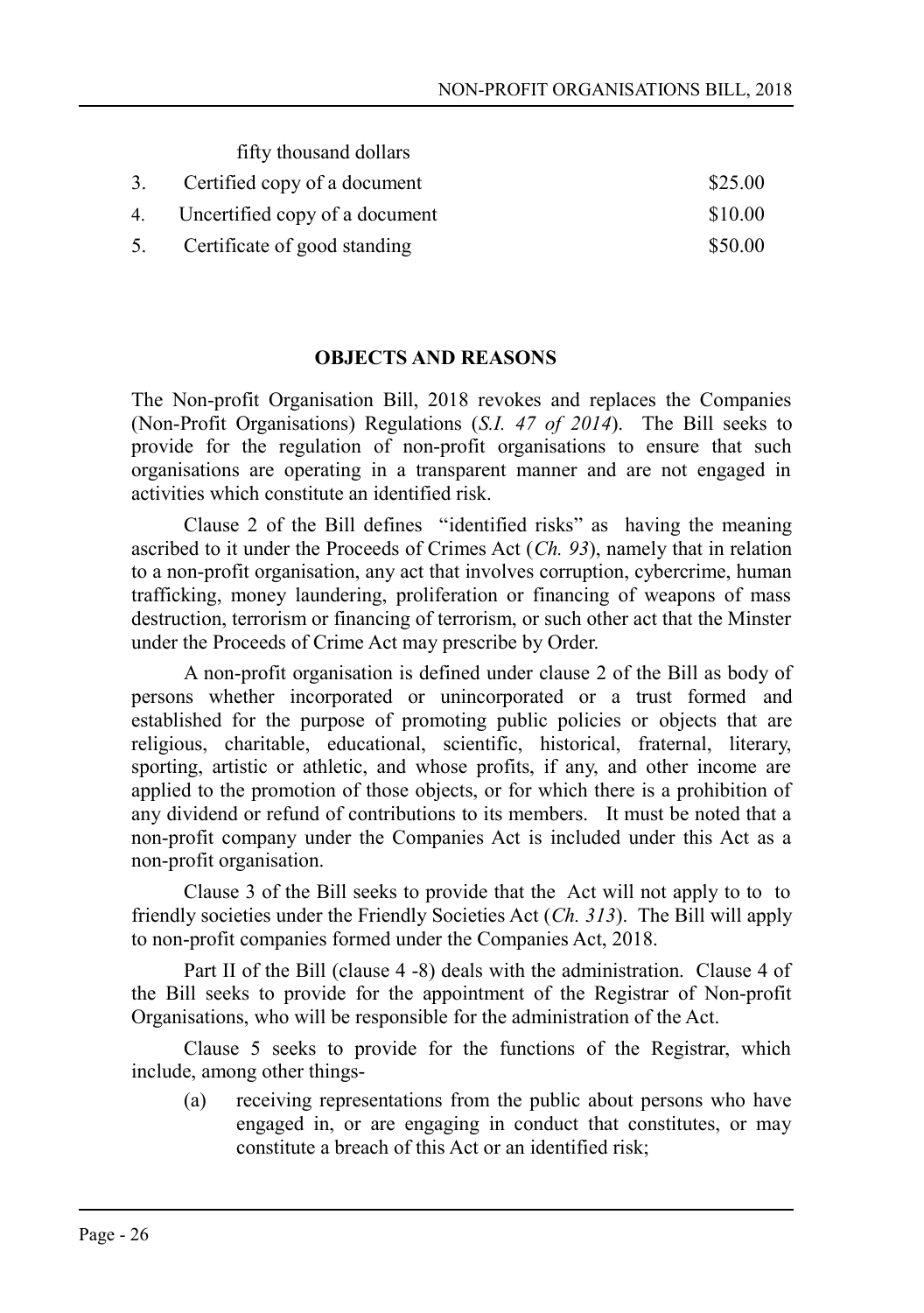- (h) referring cases of non-compliance with this Act, including acts of misconduct or mismanagement to the Commissioner of Police;
- (i) enhancing the accountability of non-profit organisations to donors, beneficiaries and the general public; and
- (j) promoting public trust and confidence in non-profit organisations.

Clause 6 of the Bill seeks to provide that the Minister has the power to give general policy directions to the Registrar relating to the exercise of the Registrar's functions and the Registrar shall comply with such directions.

Clauses 7 of the Bill provides for the establishment of a non-profit register which shall be open to public inspection during regular working hours.

Part III (clauses 8 -11) of the Bill deals with the registration of non-profit organisations.

Clause 8 of the Bill provides the matters which the Registrar takes into consideration when processing an application for registration. Some of those considerations include, among other things—

- (a) the organisation's anticipated source of contributions;
- (b) the organisation's records of contributions and contributors;
- (c) evidence of how contributions were or are to be applied;
- (d) evidence of "Know Your Client" compliance; and
- (e) evidence of board structure and function.

Clause 9 of the Bill seeks to establish that a certificate of registration will be valid for three years only. The grounds for refusal of an application to register are also provided for under this Part.

Part IV (clauses 12 -16) of the Bill covers the powers of the Registrar.

Clause 13 of the Bill seeks to provide the grounds upon which the Registrar can strike a non-profit organisation off the register. Clause 14 deals with the Registrar's power to require certain information from a non-profit organisation.

Part V (clauses 17-23) deals with record keeping and reporting obligations of a non-profit organisation, which include records as to purpose and maintaining accounting records, as well as making a declaration of the availability of such accounting records.

Clause 21 of the Bill seeks to provide that where the Registrar may give written notice to require the production of accounting records only where he or she reasonably requires the records specified in the notice to assess the extent to which the non-profit organisation is engaged in activities that are identified risks.

Clause 22 of the Bill seeks to provide that the Registrar shall hold accounting records in confidence. Furthermore, the clause seeks to provide that